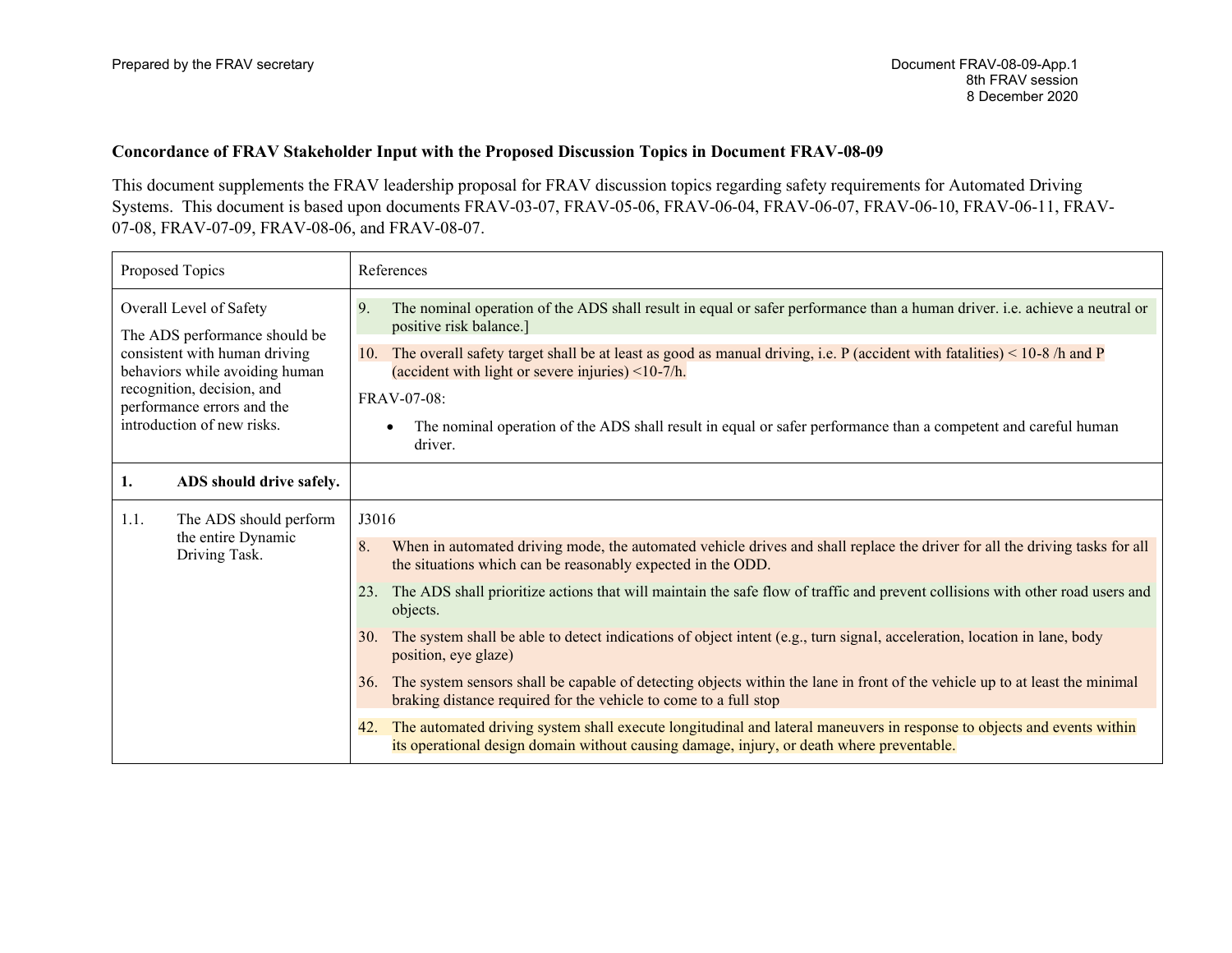| 1.1.1. | The ADS should control<br>the longitudinal and<br>lateral motion of the<br>vehicle. | J3016                                                                                                                                                                                                                                                                |
|--------|-------------------------------------------------------------------------------------|----------------------------------------------------------------------------------------------------------------------------------------------------------------------------------------------------------------------------------------------------------------------|
|        |                                                                                     | 36. The system sensors shall be capable of detecting objects within the lane in front of the vehicle up to at least the minimal<br>braking distance required for the vehicle to come to a full stop                                                                  |
|        |                                                                                     | 37. The system shall not allow a lane change unless the rear sensors are capable of detecting objects to the immediate sides<br>and in both rear adjacent lanes at a distance that would allow the maneuver without requiring hard braking of an<br>oncoming vehicle |
|        |                                                                                     | The automated driving system shall execute longitudinal and lateral maneuvers in response to objects and events within<br>42.<br>its operational design domain without causing damage, injury, or death where preventable.                                           |
|        |                                                                                     | 43. The vehicle shall be able to keep a safe distance with other vehicles in front.                                                                                                                                                                                  |
|        |                                                                                     | The vehicle shall leave time and space for others in lateral maneuvers<br>45.                                                                                                                                                                                        |
| 1.1.2. | The ADS should                                                                      | J3016                                                                                                                                                                                                                                                                |
|        | recognize the ODD<br>conditions and                                                 | 2.<br>The vehicle shall demonstrate adequate mitigation of risks (e.g. approaching ODD boundaries)                                                                                                                                                                   |
|        | boundaries of the ODD of<br>its feature $(s)$ .                                     | The system shall be able to detect the roadway<br>24.                                                                                                                                                                                                                |
|        |                                                                                     | The system shall be able to identify lane location with and without lane markings<br>25.                                                                                                                                                                             |
|        |                                                                                     | The system shall be able to detect and identify lane markings<br>26.                                                                                                                                                                                                 |
|        |                                                                                     | The system shall be able to detect objects in its defined field of view<br>27.                                                                                                                                                                                       |
|        |                                                                                     | The system shall be able to estimate the speed and heading of objects<br>28.                                                                                                                                                                                         |
|        |                                                                                     | The system shall be able to recognize and respond to traffic control devices, traffic signs and infrastructure including the<br>29.<br>state of traffic control devices                                                                                              |
|        |                                                                                     | The ADS must be capable of identifying when conditions defining the ODD are met and predicting when they will no<br>39.<br>longer be met.                                                                                                                            |
|        |                                                                                     | The automated driving system shall detect and respond to conditions within its operating environment that indicate the<br>40.<br>approach of boundaries of its operational design domain                                                                             |
|        |                                                                                     | 41. The automated driving system shall detect and respond to its ODD boundary conditions before exiting the ODD                                                                                                                                                      |
|        |                                                                                     | The automated driving system shall execute a safe fallback response when the conditions defined for its operational<br>50.<br>design domain are not present.                                                                                                         |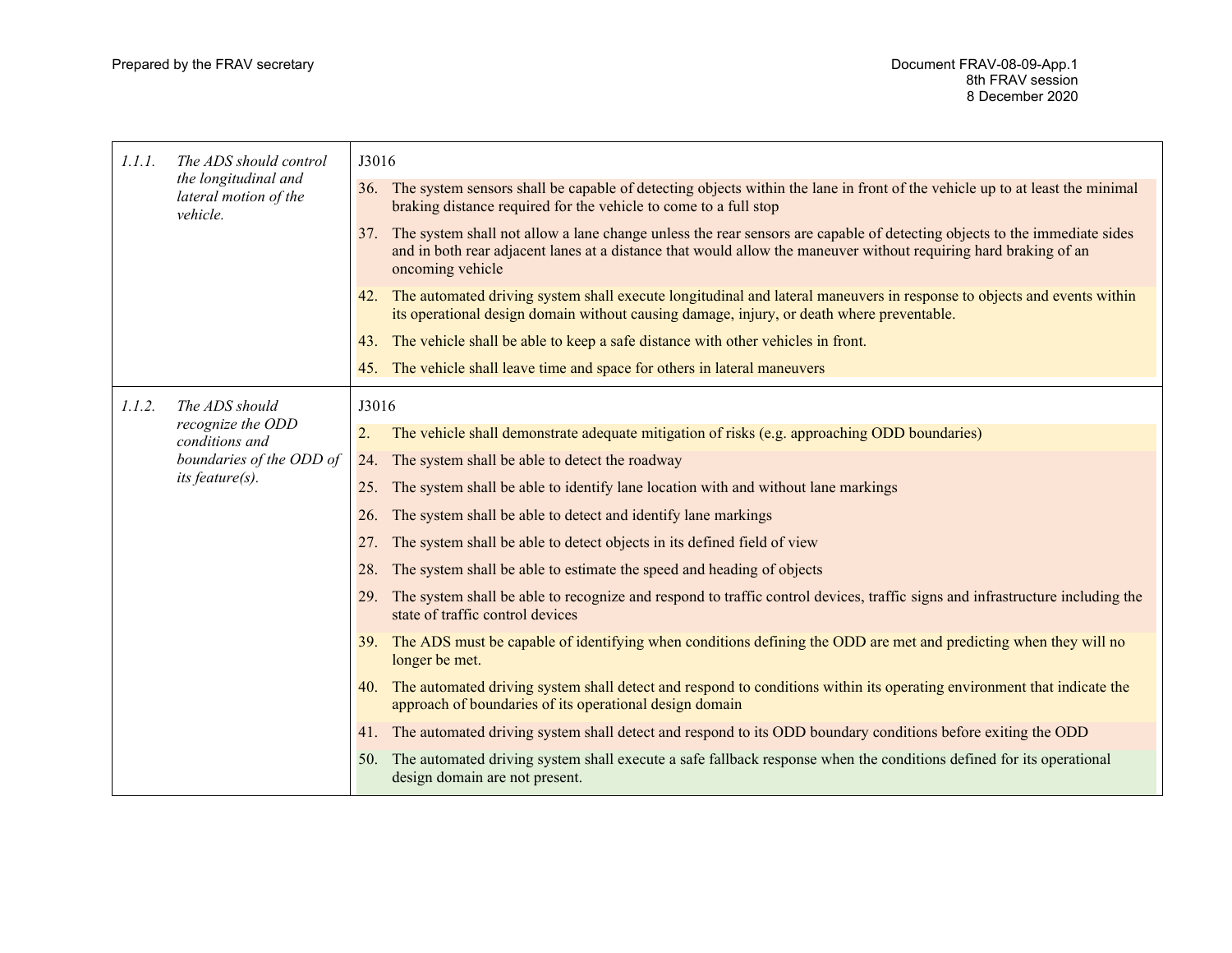| The vehicle manufacturer shall define the operational design condition under which the automated driving system is<br>designed to be activated, operated and deactivated |
|--------------------------------------------------------------------------------------------------------------------------------------------------------------------------|
| 132. The system shall anticipate a function crossing the ODD boundaries and seek to remain within the function's ODD limits                                              |

| 1.1.3. | The ADS should detect,<br>recognize, classify, and<br>prepare to respond to | The system shall be able to detect indications of object intent (e.g., turn signal, acceleration, location in lane, body<br><b>30.</b><br>position, eye gaze)                                                                                                                 |
|--------|-----------------------------------------------------------------------------|-------------------------------------------------------------------------------------------------------------------------------------------------------------------------------------------------------------------------------------------------------------------------------|
|        | objects and events in the<br>traffic environment.                           | The system shall be able to predict the behavior of detected objects and take appropriate action to reduce the risk of<br>31.<br>collisions                                                                                                                                   |
|        |                                                                             | The system shall be able to recognize and react to service providers with responsibilities to direct traffic (e.g., police,<br>33.<br>construction worker)                                                                                                                    |
|        |                                                                             | The system shall detect and respond appropriately to emergency service vehicles (e.g., yielding the right of way at<br>35.<br>intersections)                                                                                                                                  |
|        |                                                                             | The system sensors shall be capable of detecting objects within the lane in front of the vehicle up to at least the minimal<br>36.<br>braking distance required for the vehicle to come to a full stop                                                                        |
|        |                                                                             | The automated driving system shall detect conditions within its operating environment that fall outside the boundaries of<br>38.<br>its operational design domain.                                                                                                            |
|        |                                                                             | When in the automated driving mode, the vehicle shall allow an appropriate interaction with other road users (e.g. obey to<br>49.<br>orders by authorities or communication with other road users when needed).                                                               |
|        |                                                                             | 108. The vehicle shall automatically initiate a fallback response or fallback response sequence in response to detection of<br>conditions outside its operational design domain                                                                                               |
|        |                                                                             | 110. Upon crossing the function ODD limits, the system shall take action to minimize risks (e.g., re-enter function ODD limits,<br>revert to minimal risk condition, transition to driver, emergency manoeuvre) and notify the occupants the ODD boundary<br>has been crossed |
|        |                                                                             | 111. The system shall not cross and re-enter function ODD limits cyclically and shall seek other actions to minimize risks if<br>this occurs                                                                                                                                  |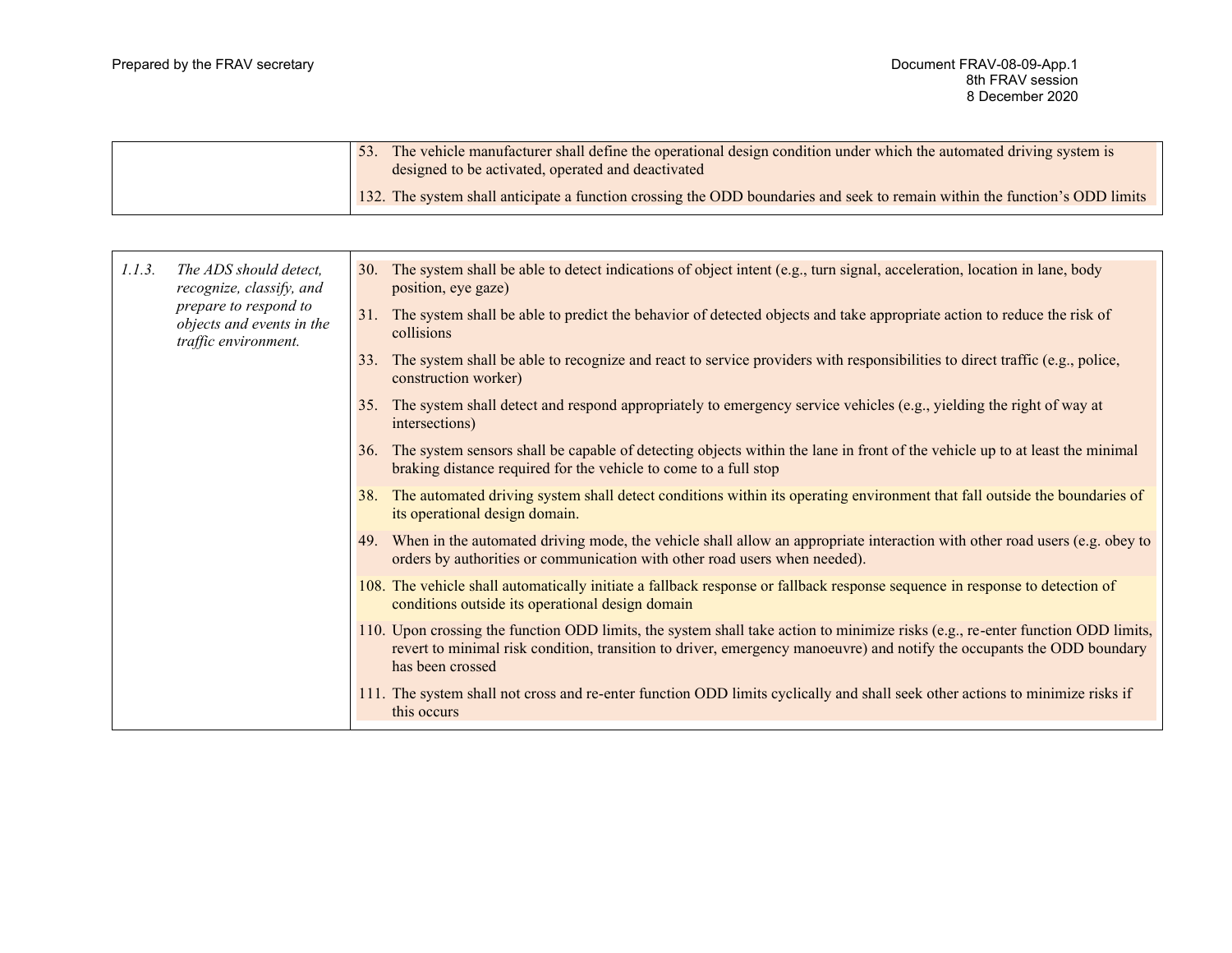| 1.2. The ADS should respect | 18. | The Automated Driving System (ADS) shall have predictable behavior                                                                                                                                                                                                                               |
|-----------------------------|-----|--------------------------------------------------------------------------------------------------------------------------------------------------------------------------------------------------------------------------------------------------------------------------------------------------|
| traffic rules.              | 19. | The System shall behave in a way that maintains the safe flow of traffic and is predictable to other road users and<br>"comfortable" to occupants (following distance, lane centering, gradual acceleration/braking/steering, proper signaling)                                                  |
|                             | 20. | The vehicle shall comply with all applicable road traffic laws except in cases where compliance would conflict with<br>safety                                                                                                                                                                    |
|                             | 21. | The System must comply with the traffic rules but may temporarily bend these rules (during an emergency, uncommon or<br>edge case situation), if such actions reduce safety risks or are required for the safe flow of traffic (e.g., crossing a double<br>centre line to go around an obstacle) |
|                             |     | The ADS shall drive in accordance with the traffic rules.                                                                                                                                                                                                                                        |
|                             |     | 35. The system shall detect and respond appropriately to emergency service vehicles (e.g., yielding the right of way at<br>intersections)                                                                                                                                                        |
|                             |     | 43. The vehicle shall be able to keep a safe distance with other vehicles in front.                                                                                                                                                                                                              |
|                             |     | 46. The vehicle shall be cautious with right-of-ways                                                                                                                                                                                                                                             |
|                             | 48. | When in the automated driving mode, the vehicle shall, as far as possible, have a predictable and careful behaviour                                                                                                                                                                              |
|                             | 49. | When in the automated driving mode, the vehicle shall allow an appropriate interaction with other road users (e.g. obey to<br>orders by authorities or communication with other road users when needed).                                                                                         |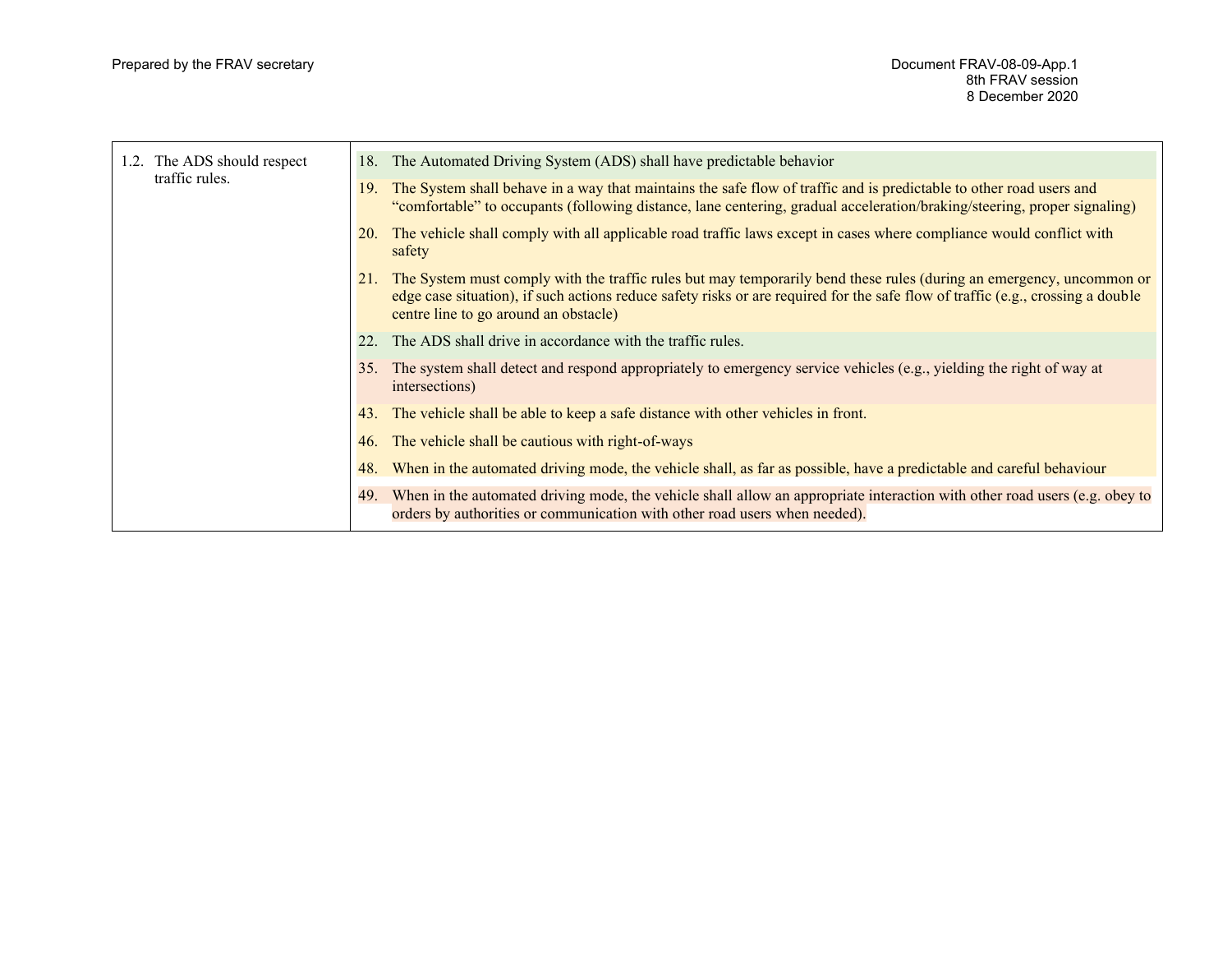| 1.3. The ADS should interact<br>safely with other road users. | The System shall behave in a way that maintains the safe flow of traffic and is predictable to other road users and<br>19.<br>"comfortable" to occupants (following distance, lane centering, gradual acceleration/braking/steering, proper signaling) |
|---------------------------------------------------------------|--------------------------------------------------------------------------------------------------------------------------------------------------------------------------------------------------------------------------------------------------------|
|                                                               | The system shall detect and respond appropriately to emergency service vehicles (e.g., yielding the right of way at<br>35.<br>intersections)                                                                                                           |
|                                                               | When in the automated driving mode, the vehicle shall allow an appropriate interaction with other road users (e.g. obey to<br>49.<br>orders by authorities or communication with other road users when needed).                                        |
|                                                               | The vehicle shall also be designed to minimize potential effects of errors from the vehicles' users, inside and outside of<br>72.<br>the vehicle, and of other road users.                                                                             |
|                                                               | The ADS shall communicate critical messages to vehicle's users and other road users when needed.<br>74.                                                                                                                                                |
|                                                               | The vehicle shall signal to other road users<br>95.                                                                                                                                                                                                    |
|                                                               | Intentions to undertake dynamic driving tasks<br>96.                                                                                                                                                                                                   |
|                                                               | The system shall clearly communicate its intentions to pedestrians, cyclists and other road users (e.g., turn signals, speed<br>97.<br>change, high beam flash, other external communication                                                           |
|                                                               | When needed, communication with other road users shall provide sufficient information about the vehicle's status and<br>98.<br>intention.                                                                                                              |
|                                                               | The system shall communicate the initiation of a minimal risk maneuver<br>99.                                                                                                                                                                          |
|                                                               | FRAV-06-11:                                                                                                                                                                                                                                            |
|                                                               | The ADS shall react on other vehicles wrong behavior with the best collision avoidance/mitigation strategy possible<br>using state of the art technology.                                                                                              |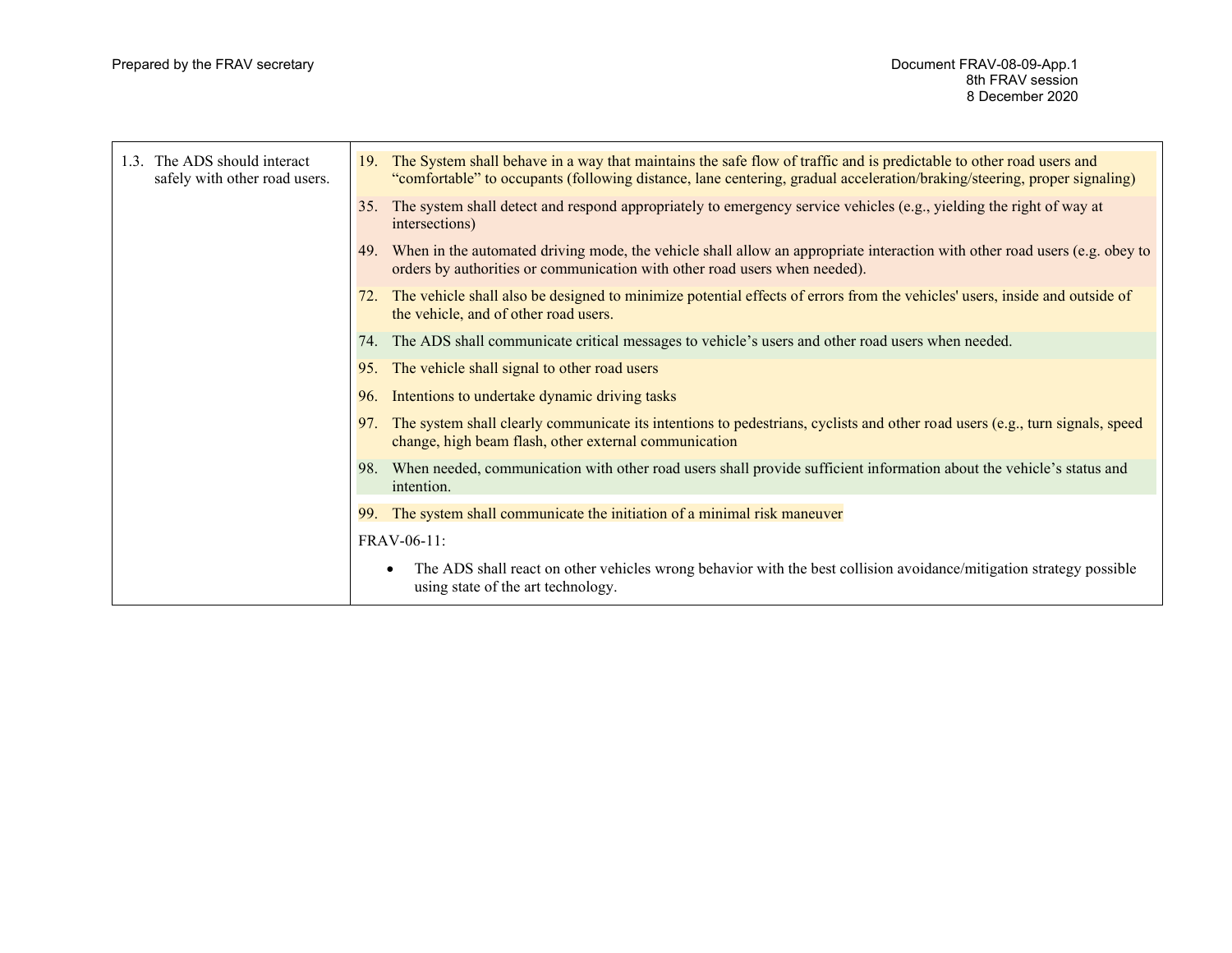|  | 1.4. The ADS should adapt its<br>behavior in line with safety<br>risks. | 1.  | The Automated Driving System (ADS) shall react to unforeseen situations in a way that minimizes risk.                                                                                                                                           |
|--|-------------------------------------------------------------------------|-----|-------------------------------------------------------------------------------------------------------------------------------------------------------------------------------------------------------------------------------------------------|
|  |                                                                         | 3.  | The vehicle shall demonstrate safe driving behavior                                                                                                                                                                                             |
|  |                                                                         | 5.  | The system shall minimize the risks to vulnerable road users (VRU) in the case of an imminent collision (e.g., hit vehicle<br>instead of VRU)                                                                                                   |
|  |                                                                         |     | 14. The system shall adapt to the driving conditions (reduce speed on wet/snowy/icy/gravel roads or due to visibility factors,<br>road geometry)                                                                                                |
|  |                                                                         |     | 15. The system shall anticipate possible collisions and act in a manner to reduce their possibility of occurrence                                                                                                                               |
|  |                                                                         | 19. | The System shall behave in a way that maintains the safe flow of traffic and is predictable to other road users and<br>"comfortable" to occupants (following distance, lane centering, gradual acceleration/braking/steering, proper signaling) |
|  |                                                                         |     | 23. The ADS shall prioritize actions that will maintain the safe flow of traffic and prevent collisions with other road users and<br>objects.                                                                                                   |
|  |                                                                         |     | 31. The system shall be able to predict the behavior of detected objects and take appropriate action to reduce the risk of<br>collisions                                                                                                        |
|  |                                                                         |     | 32. The system shall treat objects which cannot be classified with increased uncertainty                                                                                                                                                        |
|  |                                                                         | 34. | The system shall take into consideration that other road users may not respect traffic laws                                                                                                                                                     |
|  |                                                                         | 38. | The automated driving system shall detect conditions within its operating environment that fall outside the boundaries of<br>its operational design domain.                                                                                     |
|  |                                                                         |     | 42. The automated driving system shall execute longitudinal and lateral maneuvers in response to objects and events within<br>its operational design domain without causing damage, injury, or death where preventable.                         |
|  |                                                                         | 44. | The vehicle shall exhibit caution in occluded areas                                                                                                                                                                                             |
|  |                                                                         | 45. | The vehicle shall leave time and space for others in lateral maneuvers                                                                                                                                                                          |
|  |                                                                         | 46. | The vehicle shall be cautious with right-of-ways                                                                                                                                                                                                |
|  |                                                                         | 48. | When in the automated driving mode, the vehicle shall, as far as possible, have a predictable and careful behaviour                                                                                                                             |
|  |                                                                         | 49. | When in the automated driving mode, the vehicle shall allow an appropriate interaction with other road users (e.g. obey to<br>orders by authorities or communication with other road users when needed).                                        |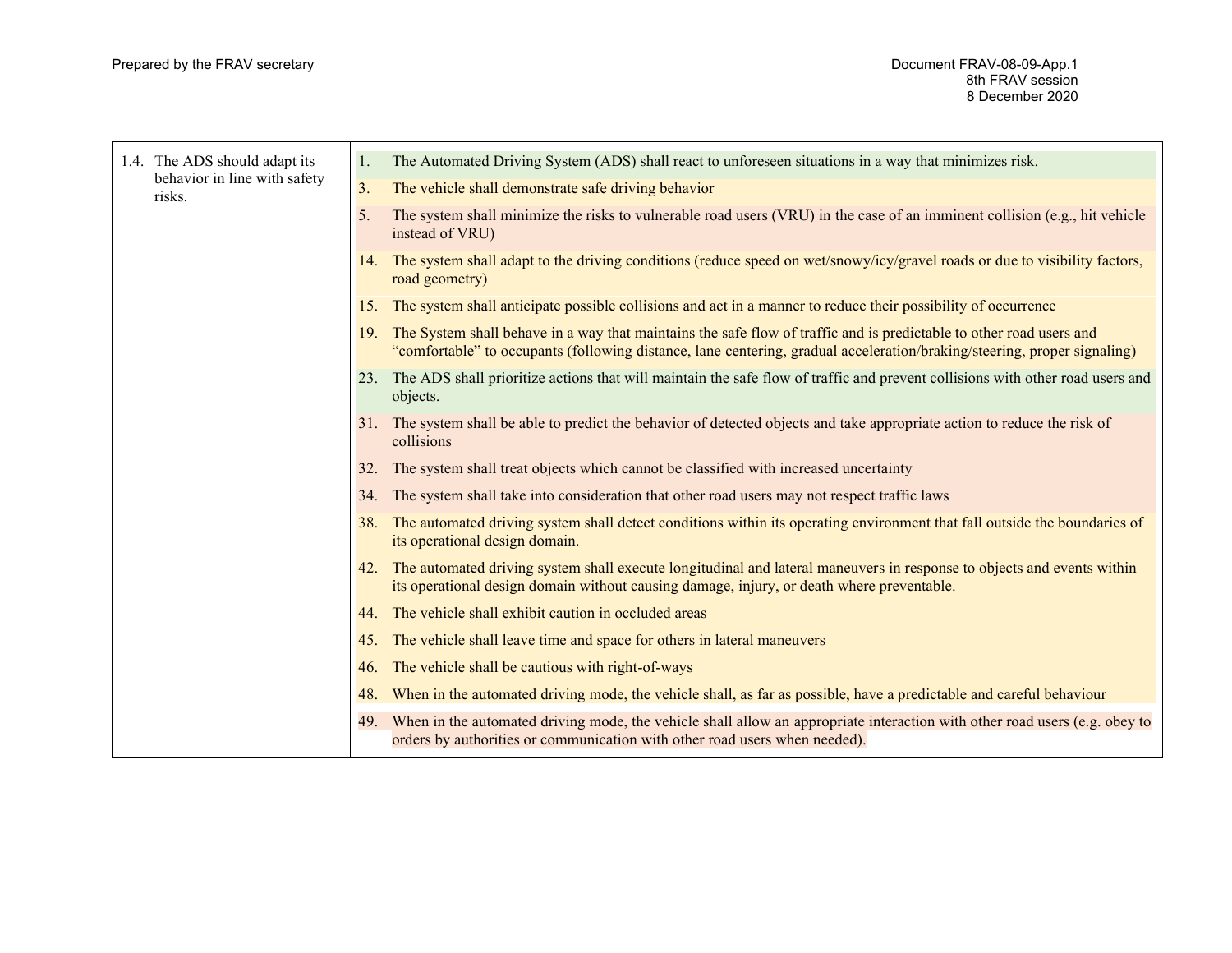| 1.5. The ADS behavior should not                       | National Motor Vehicle Crash Causation Survey, NHTSA, DOT HS 811 059, July 2008                                                                                                                                                                                      |
|--------------------------------------------------------|----------------------------------------------------------------------------------------------------------------------------------------------------------------------------------------------------------------------------------------------------------------------|
| be the critical factor in the<br>cause of a collision. | 6.<br>The vehicle in automated mode shall not cause any traffic collision that are rationally [reasonably] foreseeable and<br>preventable.                                                                                                                           |
|                                                        | Any avoidable accident shall be avoided.<br>7.                                                                                                                                                                                                                       |
|                                                        | 13. The vehicle shall respond to reasonably foreseeable conditions within its operating environment without causing an event<br>resulting in [destruction of property,] injury or death                                                                              |
|                                                        | 15. The system shall anticipate possible collisions and act in a manner to reduce their possibility of occurrence                                                                                                                                                    |
|                                                        | 16. The Automated Driving System (ADS) shall not cause any traffic accidents that are reasonably foreseeable and<br>preventable.                                                                                                                                     |
|                                                        | 23. The ADS shall prioritize actions that will maintain the safe flow of traffic and prevent collisions with other road users and<br>objects.                                                                                                                        |
|                                                        | 31. The system shall be able to predict the behavior of detected objects and take appropriate action to reduce the risk of<br>collisions                                                                                                                             |
|                                                        | 36. The system sensors shall be capable of detecting objects within the lane in front of the vehicle up to at least the minimal<br>braking distance required for the vehicle to come to a full stop                                                                  |
|                                                        | 37. The system shall not allow a lane change unless the rear sensors are capable of detecting objects to the immediate sides<br>and in both rear adjacent lanes at a distance that would allow the maneuver without requiring hard braking of an<br>oncoming vehicle |
|                                                        | 42. The automated driving system shall execute longitudinal and lateral maneuvers in response to objects and events within<br>its operational design domain without causing damage, injury, or death where preventable.                                              |
|                                                        | 43. The vehicle shall be able to keep a safe distance with other vehicles in front.                                                                                                                                                                                  |
|                                                        | 47. If a traffic collision can be safely avoided without causing another it shall be avoided                                                                                                                                                                         |
|                                                        | 48. When in the automated driving mode, the vehicle shall, as far as possible, have a predictable and careful behaviour                                                                                                                                              |
|                                                        | FRAV-06-11:                                                                                                                                                                                                                                                          |
|                                                        | The ADS shall not cause a collision due to its own driving behavior.<br>The ADS should prevent collisions with other road users and objects.                                                                                                                         |
| The ADS should adapt its<br>1.5.                       | 17. The vehicle shall not disrupt the normal flow of traffic                                                                                                                                                                                                         |
| behavior to the                                        | 18. The Automated Driving System (ADS) shall have predictable behavior                                                                                                                                                                                               |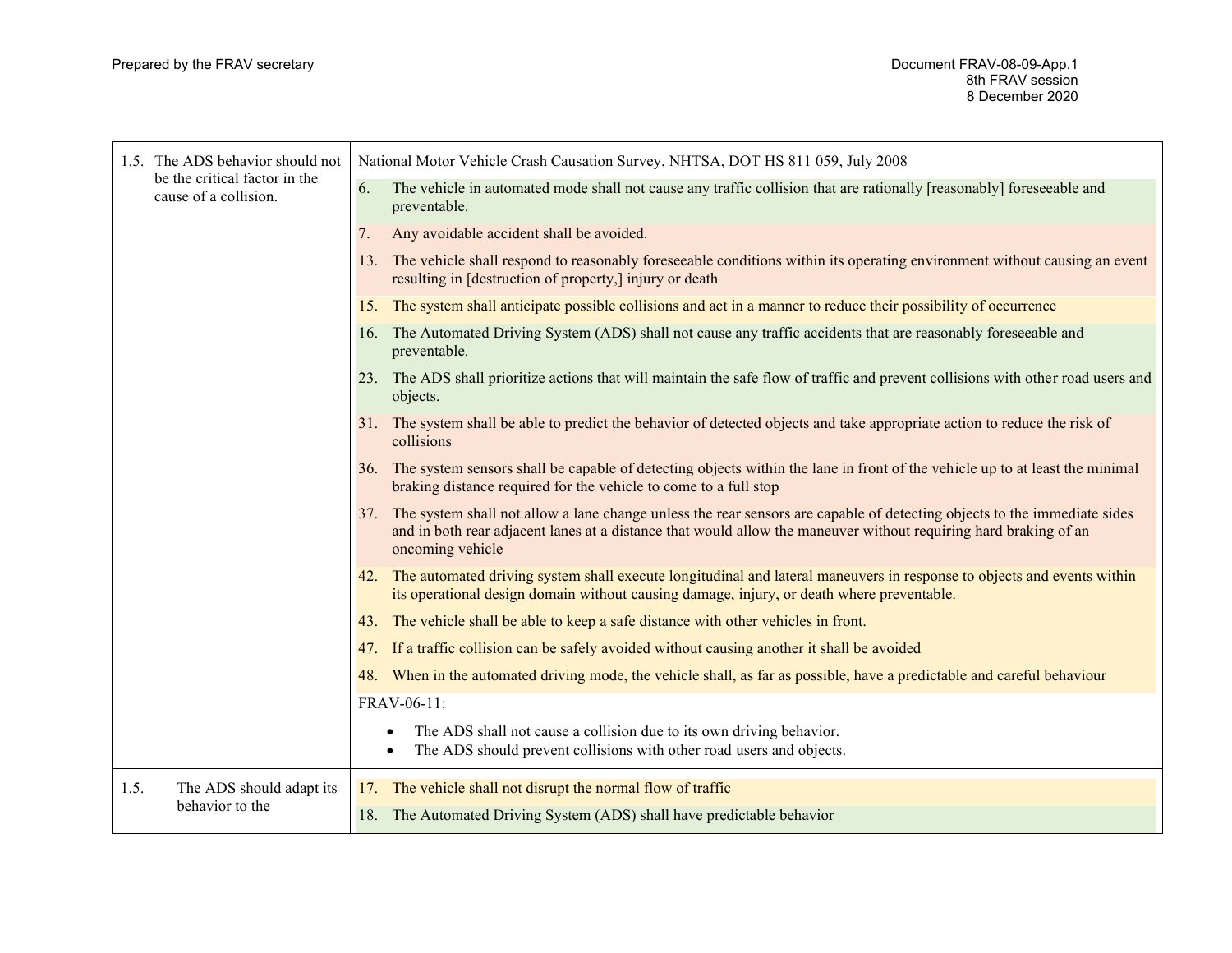| surrounding traffic<br>conditions. | 19. | The System shall behave in a way that maintains the safe flow of traffic and is predictable to other road users and<br>"comfortable" to occupants (following distance, lane centering, gradual acceleration/braking/steering, proper signaling) |
|------------------------------------|-----|-------------------------------------------------------------------------------------------------------------------------------------------------------------------------------------------------------------------------------------------------|
|                                    | 23. | The ADS shall prioritize actions that will maintain the safe flow of traffic and prevent collisions with other road users and<br>objects.                                                                                                       |
|                                    |     | The system shall be able to predict the behavior of detected objects and take appropriate action to reduce the risk of<br>collisions                                                                                                            |
|                                    | 35. | The system shall detect and respond appropriately to emergency service vehicles (e.g., yielding the right of way at<br>intersections)                                                                                                           |
|                                    |     | The vehicle shall be able to keep a safe distance with other vehicles in front.                                                                                                                                                                 |
|                                    |     | The vehicle shall be cautious with right-of-ways                                                                                                                                                                                                |
|                                    | 48. | When in the automated driving mode, the vehicle shall, as far as possible, have a predictable and careful behaviour                                                                                                                             |
|                                    |     | The vehicle shall also be designed to minimize potential effects of errors from the vehicles' users, inside and outside of<br>the vehicle, and of other road users.                                                                             |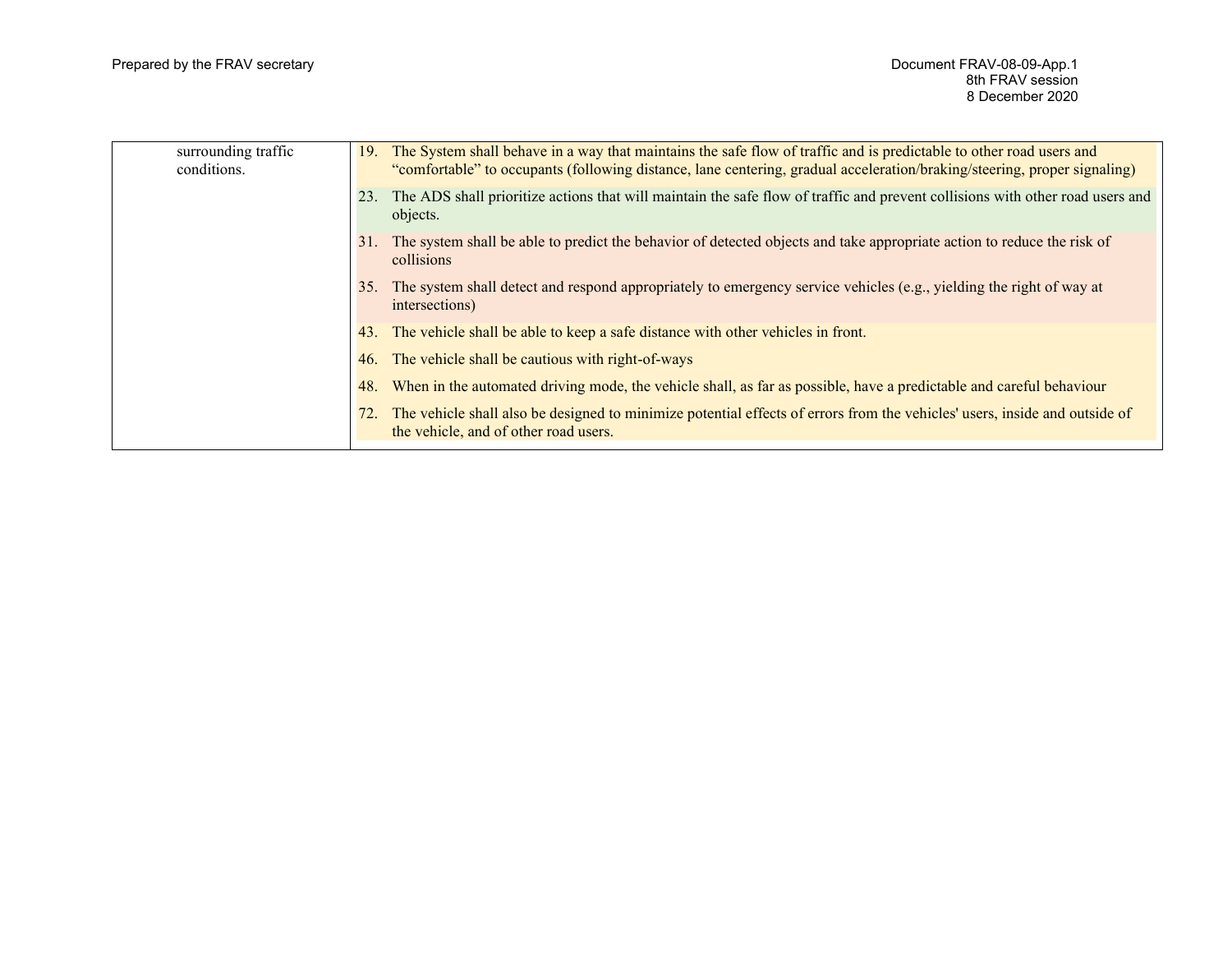|  | 1.6. The ADS behavior should not<br>be the critical factor in the<br>cause of a collision. |     | National Motor Vehicle Crash Causation Survey, NHTSA, DOT HS 811 059, July 2008                                                                                                                                                                                      |
|--|--------------------------------------------------------------------------------------------|-----|----------------------------------------------------------------------------------------------------------------------------------------------------------------------------------------------------------------------------------------------------------------------|
|  |                                                                                            | 6.  | The vehicle in automated mode shall not cause any traffic collision that are rationally [reasonably] foreseeable and<br>preventable.                                                                                                                                 |
|  |                                                                                            | 7.  | Any avoidable accident shall be avoided.                                                                                                                                                                                                                             |
|  |                                                                                            |     | The vehicle shall respond to reasonably foreseeable conditions within its operating environment without causing an event<br>resulting in [destruction of property,] injury or death                                                                                  |
|  |                                                                                            | 15. | The system shall anticipate possible collisions and act in a manner to reduce their possibility of occurrence                                                                                                                                                        |
|  |                                                                                            | 16. | The Automated Driving System (ADS) shall not cause any traffic accidents that are reasonably foreseeable and<br>preventable.                                                                                                                                         |
|  |                                                                                            |     | 23. The ADS shall prioritize actions that will maintain the safe flow of traffic and prevent collisions with other road users and<br>objects.                                                                                                                        |
|  |                                                                                            |     | 31. The system shall be able to predict the behavior of detected objects and take appropriate action to reduce the risk of<br>collisions                                                                                                                             |
|  |                                                                                            |     | 36. The system sensors shall be capable of detecting objects within the lane in front of the vehicle up to at least the minimal<br>braking distance required for the vehicle to come to a full stop                                                                  |
|  |                                                                                            |     | 37. The system shall not allow a lane change unless the rear sensors are capable of detecting objects to the immediate sides<br>and in both rear adjacent lanes at a distance that would allow the maneuver without requiring hard braking of an<br>oncoming vehicle |
|  |                                                                                            | 42. | The automated driving system shall execute longitudinal and lateral maneuvers in response to objects and events within<br>its operational design domain without causing damage, injury, or death where preventable.                                                  |
|  |                                                                                            |     | 43. The vehicle shall be able to keep a safe distance with other vehicles in front.                                                                                                                                                                                  |
|  |                                                                                            |     | 47. If a traffic collision can be safely avoided without causing another it shall be avoided                                                                                                                                                                         |
|  |                                                                                            |     | 48. When in the automated driving mode, the vehicle shall, as far as possible, have a predictable and careful behaviour                                                                                                                                              |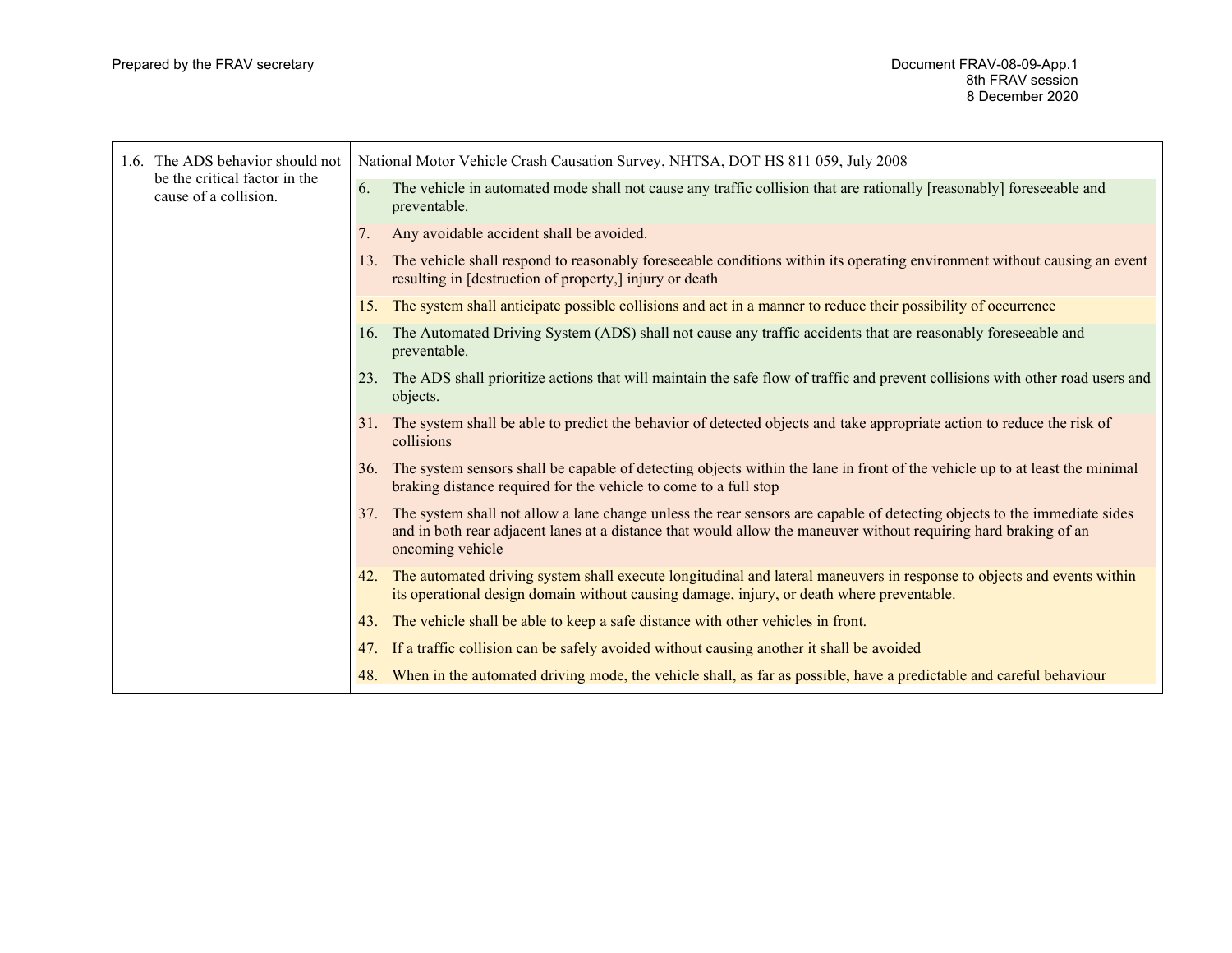| 2.<br>ADS should interact safely<br>with the driver.         |                                                                                                                                                                                                             |
|--------------------------------------------------------------|-------------------------------------------------------------------------------------------------------------------------------------------------------------------------------------------------------------|
| General principles                                           | The vehicle shall demonstrate good Human Machine Interface<br>4.                                                                                                                                            |
|                                                              | The system shall have intuitive user controls and communications systems.<br>69.                                                                                                                            |
| 2.1.<br>Activation of an ADS<br>feature should only be       | Activation and use of the vehicle in automated mode shall only be possible within the boundaries of the automated<br>11.<br>driving system's operational design domain.                                     |
| possible when the<br>conditions of its ODD<br>have been met. | The ADS must be capable of identifying when conditions defining the ODD are met and predicting when they will no<br>39.<br>longer be met.                                                                   |
|                                                              | The activation of the ADS shall only be possible when the conditions of the ODD are met.<br>52.                                                                                                             |
| 2.2.<br>The ADS should signal<br>when conditions indicate    | The automated driving system shall detect and respond to conditions within its operating environment that indicate the<br>40.<br>approach of boundaries of its operational design domain                    |
| a probable ODD exit.                                         | 41.<br>The automated driving system shall detect and respond to its ODD boundary conditions before exiting the ODD                                                                                          |
| 2.3.<br>The user should be<br>permitted to override the      | When the driver takes over control on his own (manual deactivation/override), the system shall not disturb the driver take<br>54.<br>over by inappropriate action (e.g. by switching off light by night).   |
| ADS to assume full<br>control over the vehicle.              | 55.<br>Means shall be provided to humans (driver or if no driver, passenger or operation control center) to deactivate or override<br>immediately the automated mode in an easy manner (deliberate action). |
|                                                              | The system may momentarily delay deactivation (and may include a driver take over request if there is a driver) when an<br>56.<br>immediate human deactivation could compromise safety.                     |
|                                                              | Means shall be provided to the user to deactivate or override the ADS in an easy manner.<br>57.                                                                                                             |
|                                                              | Demonstration of driver availability (awareness, readiness and engagement) and override feature<br>62.                                                                                                      |
|                                                              | 116. The system may request the driver to take over with a sufficient lead time in particular when the driver overrides the<br>system                                                                       |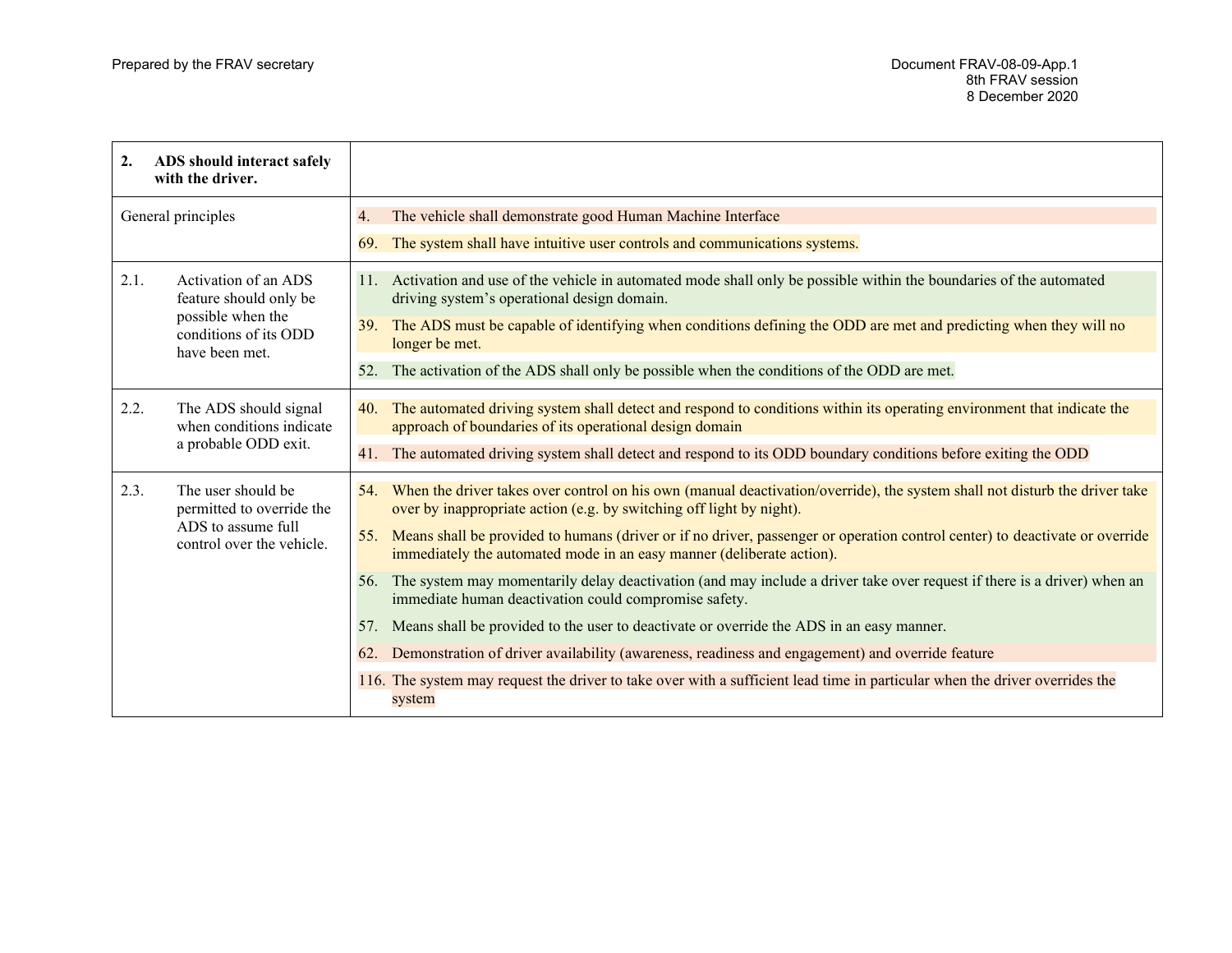| 2.4. | The ADS should safely<br>manage transitions of full<br>control to the user. | 50. The automated driving system shall execute a safe fallback response when the conditions defined for its operational<br>design domain are not present.                                                                                                                                           |
|------|-----------------------------------------------------------------------------|-----------------------------------------------------------------------------------------------------------------------------------------------------------------------------------------------------------------------------------------------------------------------------------------------------|
|      |                                                                             | 54. When the driver takes over control on his own (manual deactivation/override), the system shall not disturb the driver take<br>over by inappropriate action (e.g. by switching off light by night).                                                                                              |
|      |                                                                             | 56. The system may momentarily delay deactivation (and may include a driver take over request if there is a driver) when an<br>immediate human deactivation could compromise safety.                                                                                                                |
|      |                                                                             | 89. The system shall clearly communicate the need, and provide the driver sufficient time for take-over requests                                                                                                                                                                                    |
|      |                                                                             | 100. Non-driving activities allowed in the AD mode shall be consistent with the available delay for the driver to take over after<br>a system request.                                                                                                                                              |
|      |                                                                             | 114. The system shall be capable of transferring control back to the user in a safe manner.                                                                                                                                                                                                         |
|      |                                                                             | 116. The system may request the driver to take over with a sufficient lead time in particular when the driver overrides the<br>system                                                                                                                                                               |
|      |                                                                             | 117. The system may request the driver to take over with a sufficient lead time in particular when the system determines that it<br>is difficult to continue automated driving mode, such as when the situation becomes outside the OD, or when a problem<br>has occurred to the automated vehicle. |
|      |                                                                             | 118. The system shall give sufficient lead time to the driver to take over and shall remain in the automated driving mode as<br>long as the driver has not taken over, and/or will otherwise transfer to a minimum risk manoeuvre.                                                                  |
|      |                                                                             | 120. The system shall be designed to enable the driver to clearly recognize the takeover request from the system.                                                                                                                                                                                   |
|      |                                                                             | 122. When the driver takes over after a system request, the system shall give back control to the driver with a vehicle<br>configuration maximizing driver controllability (e.g. wipers ON in case of rain, headlamps ON by night).                                                                 |
|      |                                                                             | 125. Fallback strategies shall take into account that users may be inattentive, drowsy, or otherwise impaired, and shall<br>therefore be implemented in a manner that will facilitate safe operation and minimize erratic driving behaviour.                                                        |
|      |                                                                             | (FRAV-06-10 Netherlands)                                                                                                                                                                                                                                                                            |
|      |                                                                             | Design with mental model in mind<br>$\bullet$<br>Harmonized HMI for ADS<br>Transparent<br>$\circ$<br>Support (monitor) correct level of engagement<br>$\circ$<br>Simplicity<br>$\circ$<br>Salient<br>$\circ$<br>Harmonized states for transition of control                                         |
|      |                                                                             | Also for multiple features<br>Driver engagement is gradual (not binary)                                                                                                                                                                                                                             |
|      |                                                                             | Advice for harmonized driver training to WP1/IGEAD                                                                                                                                                                                                                                                  |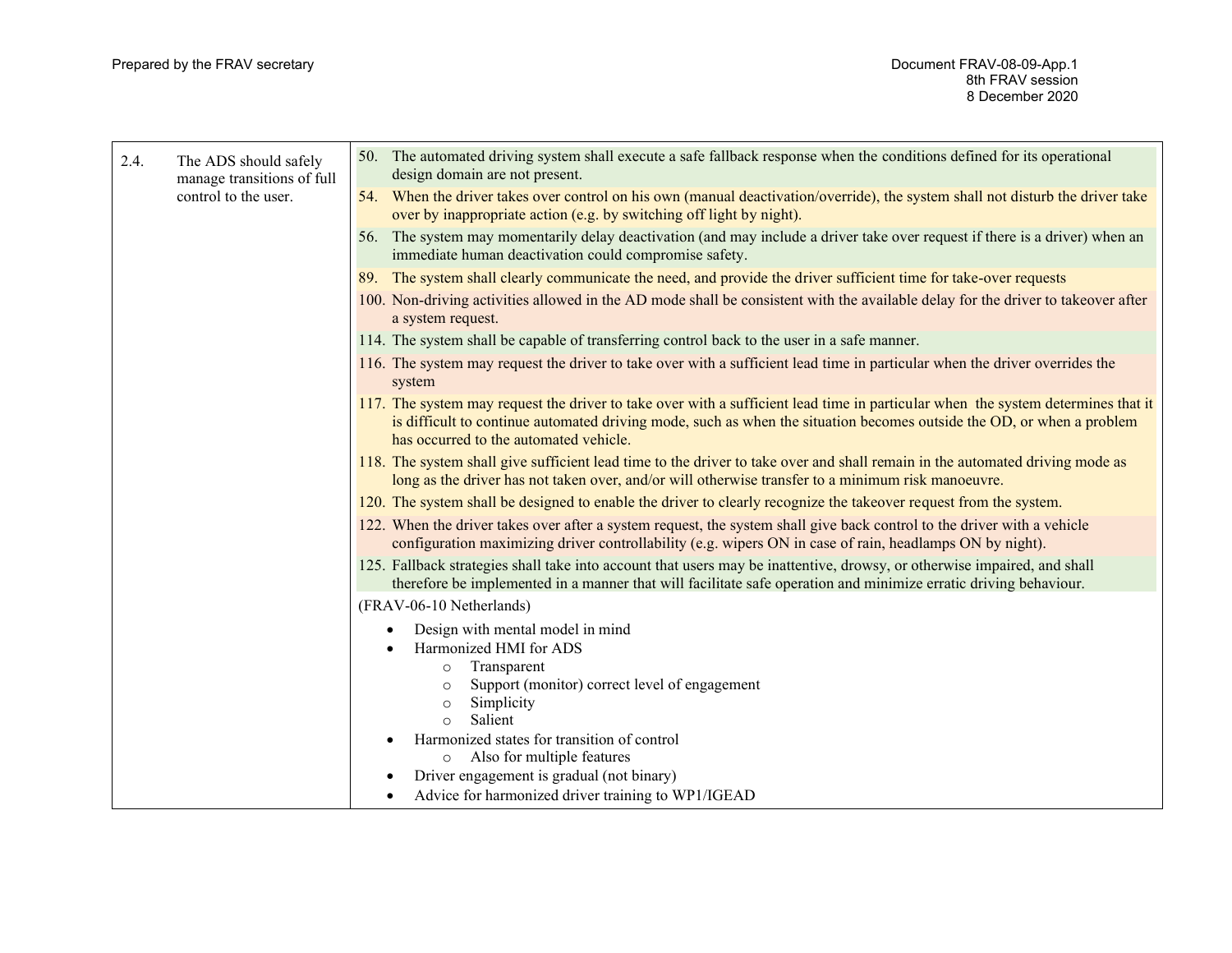Prepared by the FRAV secretary

- 0 8 -09 -App.1 8th FRAV session 8 December 2020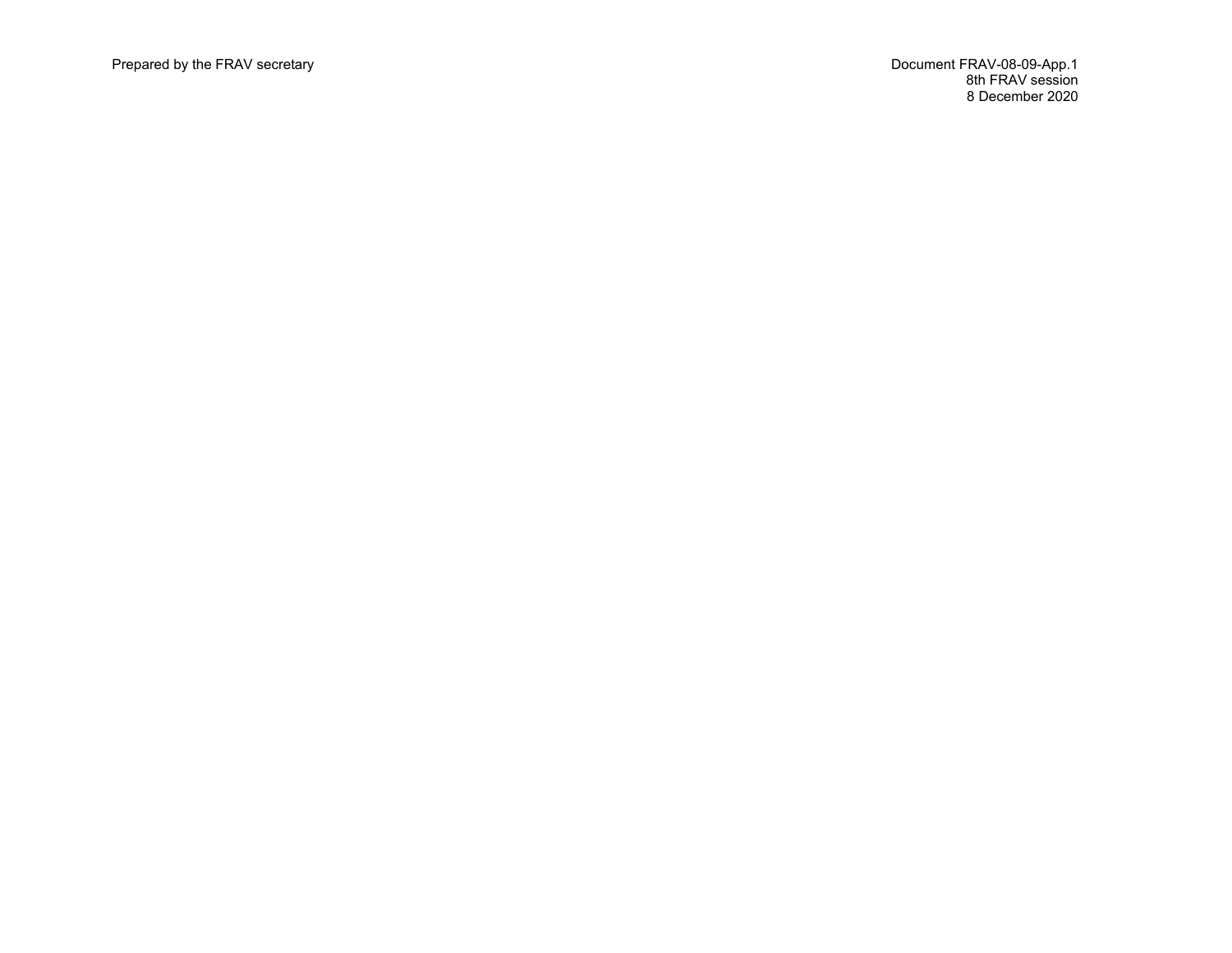| 2.4.1. | Prior to a transition of<br>control to the user, the<br>ADS should verify the<br>availability of the user to<br>assume control. | 61. Vehicles equipped with automated driving systems that may require driver intervention (e.g., transition demand) shall<br>detect if the driver is available to take over the driving task by continuously monitoring the driver.                     |
|--------|---------------------------------------------------------------------------------------------------------------------------------|---------------------------------------------------------------------------------------------------------------------------------------------------------------------------------------------------------------------------------------------------------|
|        |                                                                                                                                 | Demonstration of driver availability (awareness, readiness and engagement) and override feature<br>62.                                                                                                                                                  |
|        |                                                                                                                                 | If the system shall monitor the take-over-ready driver, in the case of a level 3 system, the driver must remain available for<br>63.<br>system operation.                                                                                               |
|        |                                                                                                                                 | 64. In the case of a level 4+ system, a take-over request shall not be issued to a driver who is unavailable.                                                                                                                                           |
|        |                                                                                                                                 | 65. If the system is designed to request the driver to take over under some circumstances, the system shall monitor whether<br>the driver is ready to take over driving from the system.                                                                |
|        |                                                                                                                                 | The system shall ensure through appropriate design (e.g. driver monitoring system) and warnings that the driver remains<br>66.<br>available to respond to take over request and prevent any foreseeable and preventable misuse by the driver in the OD. |
|        |                                                                                                                                 | 67. When the ADS is active it shall be capable of determining the user's status.                                                                                                                                                                        |
|        |                                                                                                                                 | 68. If the system is designed to request and enable the user to take over control under some circumstances, the ADS shall<br>ensure through appropriate design and warnings that the user remains available to respond to the takeover request.         |
|        |                                                                                                                                 | 85. The system shall clearly communicate take-over requests to the driver/occupants.                                                                                                                                                                    |
|        |                                                                                                                                 | Communication of Take-over request to the driver.<br>88.                                                                                                                                                                                                |
|        |                                                                                                                                 | The system shall clearly communicate the need, and provide the driver sufficient time for take-over requests<br>89.                                                                                                                                     |
|        |                                                                                                                                 | Status of driver availability<br>91.                                                                                                                                                                                                                    |
|        |                                                                                                                                 | Driver availability and override possibility (if required, based on level of automation)<br>92.                                                                                                                                                         |
|        |                                                                                                                                 | AV should include driver engagement monitoring in cases where drivers could be involved (e.g. take over requests) in the<br>93.<br>driving task to assess driver awareness and readiness to perform the full driving task                               |
|        |                                                                                                                                 | 125. Fallback strategies shall take into account that users may be inattentive, drowsy, or otherwise impaired, and shall<br>therefore be implemented in a manner that will facilitate safe operation and minimize erratic driving behaviour.            |
| 2.4.2. | Pursuant to a transition,                                                                                                       | 60. The ADS deactivation shall only be performed when it has been verified that the user has taken over control.                                                                                                                                        |
|        | the ADS should verify full<br>control of the vehicle by<br>the user prior to<br>deactivation.                                   | 102. If applicable, activities other than driving that are provided by the ADS to the user once the ADS is activated shall be<br>automatically suspended as soon as the ADS issues a transition demand or is deactivated.                               |
|        |                                                                                                                                 | 115. The system shall be able to determine whether or not the user has taken over.                                                                                                                                                                      |
|        |                                                                                                                                 | 118. The system shall give sufficient lead time to the driver to take over and shall remain in the automated driving mode as<br>long as the driver has not taken over, and/or will otherwise transfer to a minimum risk manoeuvre.                      |
|        |                                                                                                                                 | 119. The ADS shall remain active as long as the vehicle's user has not taken over, or the ADS has reached a Minimal Risk<br>Condition (MRC).                                                                                                            |
|        |                                                                                                                                 | 121. The system shall be able to determine whether or not the driver has taken over. This verification shall at least include a<br>criterion on vehicle lateral control by the driver unless the vehicle is already stopped.                            |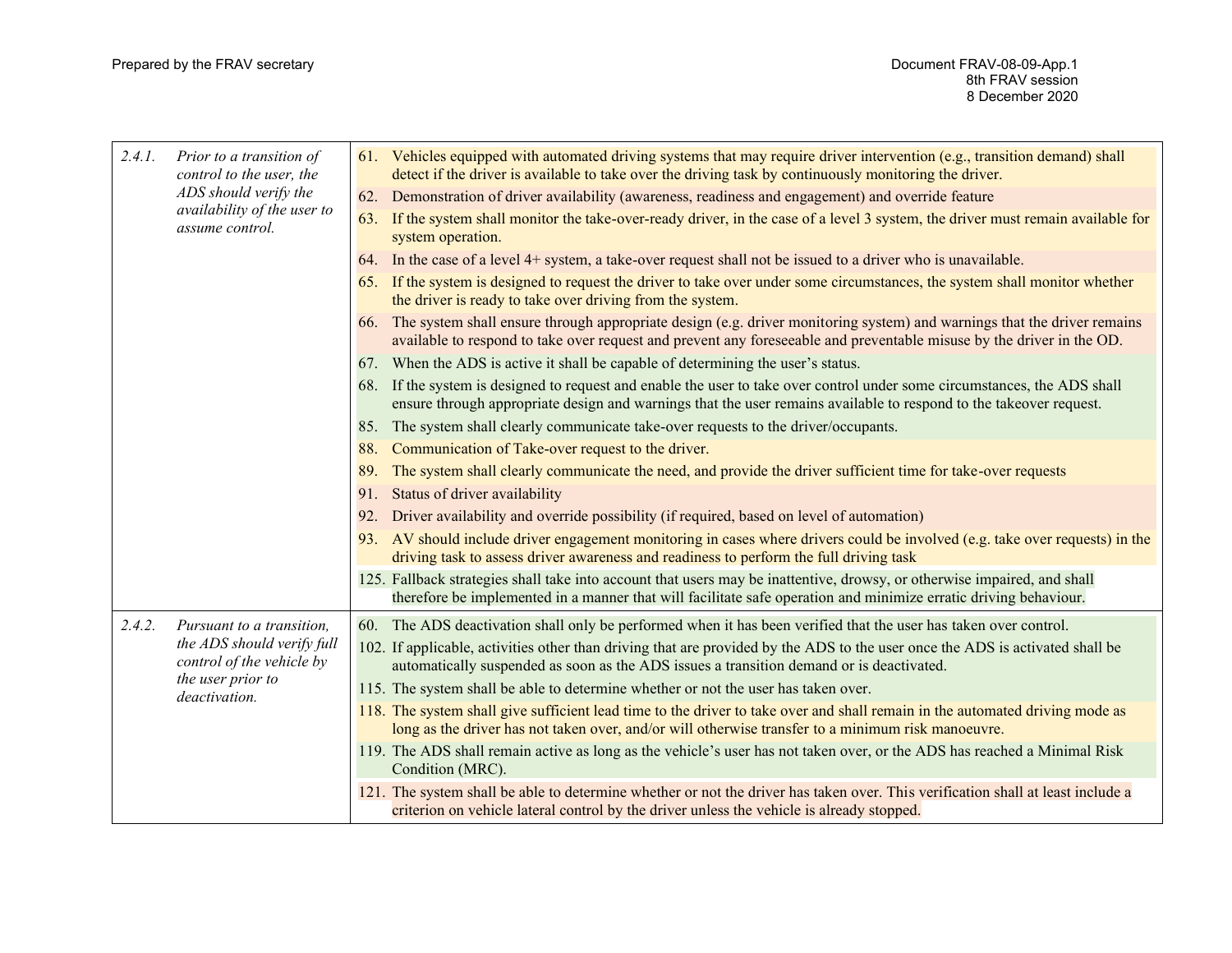| 2.5. | The ADS should tolerate<br>user input errors. |     | 58. The ADS may momentarily delay deactivation if safety is compromised by the immediate input of the user.                                                                                                                                      |
|------|-----------------------------------------------|-----|--------------------------------------------------------------------------------------------------------------------------------------------------------------------------------------------------------------------------------------------------|
|      |                                               | 59. | When necessary the ADS shall protect the vehicle control against inadvertent or undeliberate [unintentional] user<br>intervention.                                                                                                               |
|      |                                               | 66. | The system shall ensure through appropriate design (e.g. driver monitoring system) and warnings that the driver remains<br>available to respond to take over request and prevent any foreseeable and preventable misuse by the driver in the OD. |
|      |                                               | 72. | The vehicle shall also be designed to minimize potential effects of errors from the vehicles' users, inside and outside of<br>the vehicle, and of other road users.                                                                              |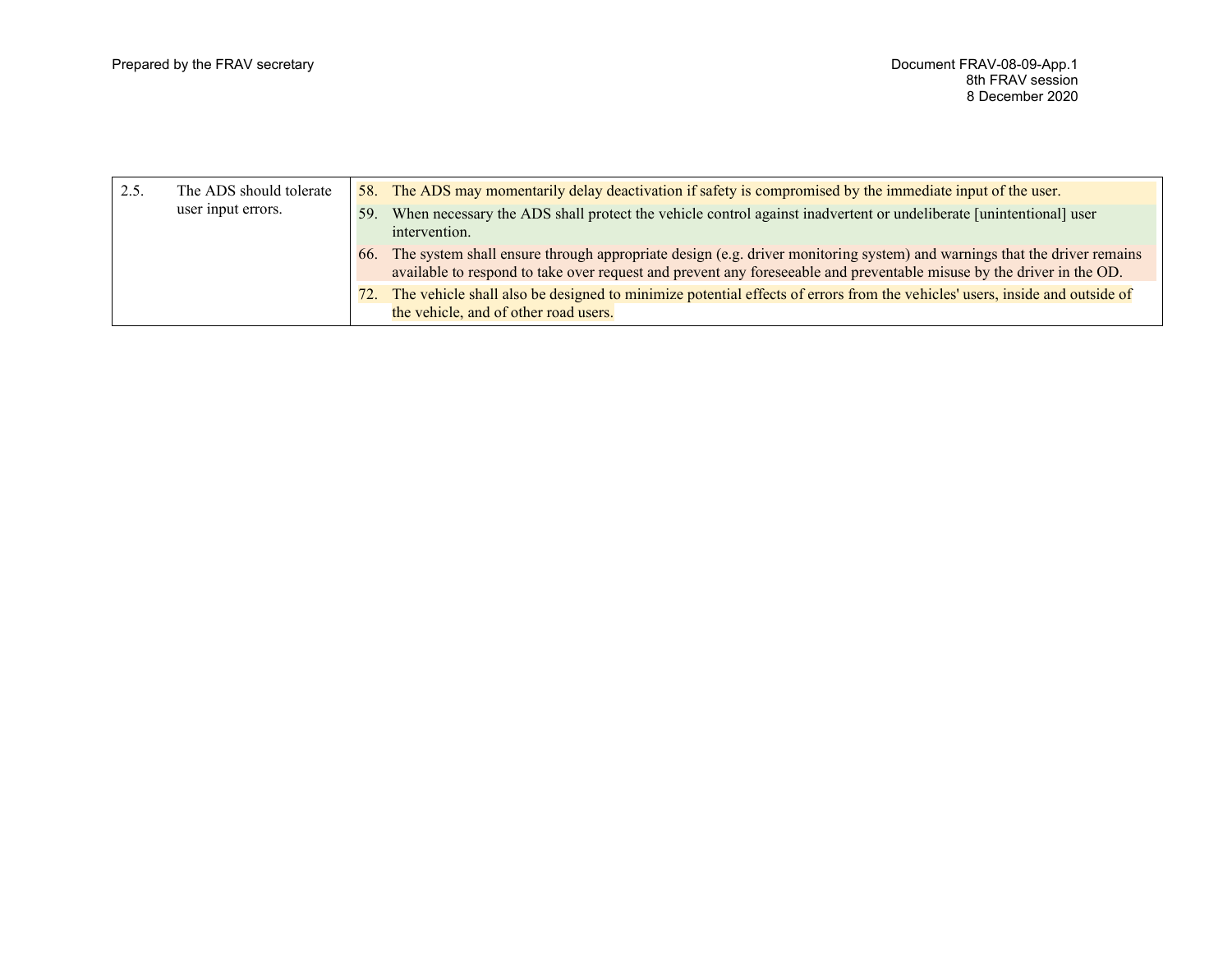| 2.6. | The ADS should provide<br>feedback to the user on its | The system shall ensure through appropriate design (e.g. driver monitoring system) and warnings that the driver remains<br>66.<br>available to respond to take over request and prevent any foreseeable and preventable misuse by the driver in the OD.                       |
|------|-------------------------------------------------------|-------------------------------------------------------------------------------------------------------------------------------------------------------------------------------------------------------------------------------------------------------------------------------|
|      | operational status.                                   | 68. If the system is designed to request and enable the user to take over control under some circumstances, the ADS shall<br>ensure through appropriate design and warnings that the user remains available to respond to the takeover request.                               |
|      |                                                       | 70. If the vehicle has multiple systems with varying degrees of driver interaction, distinct symbols and activation methods<br>shall be used to avoid mode confusion                                                                                                          |
|      |                                                       | 71. The mode concept shall be designed in a way that minimizes mode confusion at the user and system level.                                                                                                                                                                   |
|      |                                                       | 74. The ADS shall communicate critical messages to vehicle's users and other road users when needed.                                                                                                                                                                          |
|      |                                                       | Status of the automated driving system<br>75.                                                                                                                                                                                                                                 |
|      |                                                       | Communication of the system status to the driver<br>76.                                                                                                                                                                                                                       |
|      |                                                       | The system HMI will clearly indicate if the system is active, available or disabled<br>77.                                                                                                                                                                                    |
|      |                                                       | The ADS shall clearly inform user about the operational status (operational, failure, etc.) in an unambiguous manner.<br>78.                                                                                                                                                  |
|      |                                                       | The ADS shall communicate the system availability status<br>79.                                                                                                                                                                                                               |
|      |                                                       | Communication of malfunctions to the driver<br>80.                                                                                                                                                                                                                            |
|      |                                                       | The system shall clearly communicate degraded operation, malfunctions, failures to the driver/occupants.<br>81.                                                                                                                                                               |
|      |                                                       | The system shall clearly communicate required system maintenance to the driver/occupants.<br>82.                                                                                                                                                                              |
|      |                                                       | The system shall clearly communicate emergency conditions to the driver/occupants.<br>83.                                                                                                                                                                                     |
|      |                                                       | The system shall clearly communicate ongoing minimal risk manoeuvres to the driver/occupants.<br>84.                                                                                                                                                                          |
|      |                                                       | The system shall clearly communicate take-over requests to the driver/occupants.<br>85.                                                                                                                                                                                       |
|      |                                                       | Communication of critical messages to the driver<br>87.                                                                                                                                                                                                                       |
|      |                                                       | Communication of Take-over request to the driver.<br>88.                                                                                                                                                                                                                      |
|      |                                                       | The system shall clearly communicate the need, and provide the driver sufficient time for take-over requests<br>89.                                                                                                                                                           |
|      |                                                       | Status of driver availability<br>91.                                                                                                                                                                                                                                          |
|      |                                                       | Driver availability and override possibility (if required, based on level of automation)<br>92.                                                                                                                                                                               |
|      |                                                       | The system shall communicate the initiation of a minimal risk maneuver<br>99.                                                                                                                                                                                                 |
|      |                                                       | 110. Upon crossing the function ODD limits, the system shall take action to minimize risks (e.g., re-enter function ODD limits,<br>revert to minimal risk condition, transition to driver, emergency manoeuvre) and notify the occupants the ODD boundary<br>has been crossed |
|      |                                                       | 120. The system shall be designed to enable the driver to clearly recognize the takeover request from the system.                                                                                                                                                             |
|      |                                                       | (FRAV-06-10 Netherlands)                                                                                                                                                                                                                                                      |
|      |                                                       | Design with mental model in mind<br>$\bullet$                                                                                                                                                                                                                                 |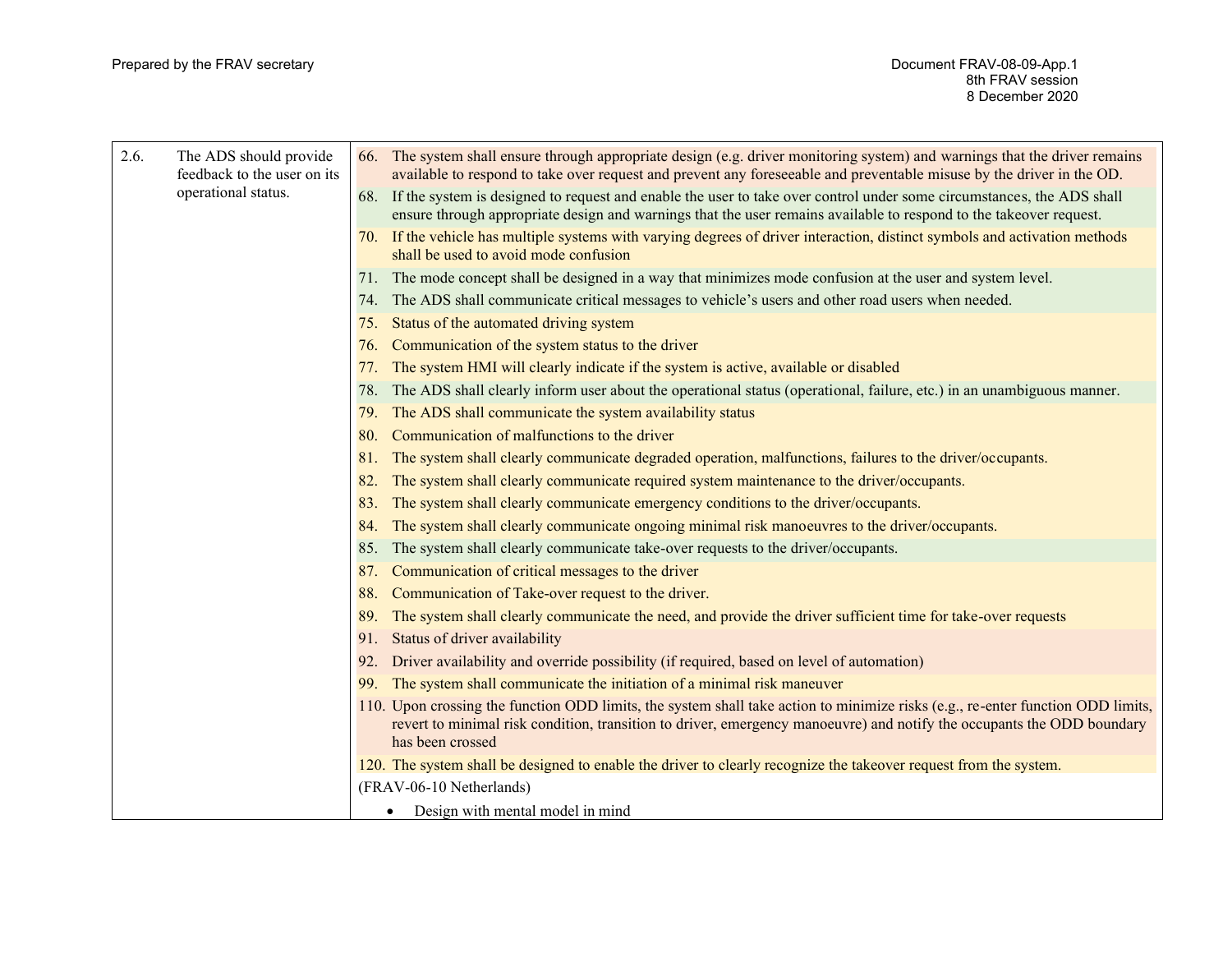| <b>ADS</b><br>$ -$<br>tor<br>. mon∙<br>HML<br>170C<br>$\overline{a}$ |
|----------------------------------------------------------------------|
|----------------------------------------------------------------------|

| 2.7. | The ADS should warn the<br>user of failures to fulfill<br>user roles and<br>responsibilities.                                   | The system shall ensure through appropriate design (e.g. driver monitoring system) and warnings that the driver remains<br>66.<br>available to respond to take over request and prevent any foreseeable and preventable misuse by the driver in the OD.                                               |
|------|---------------------------------------------------------------------------------------------------------------------------------|-------------------------------------------------------------------------------------------------------------------------------------------------------------------------------------------------------------------------------------------------------------------------------------------------------|
|      |                                                                                                                                 | If the system is designed to request and enable the user to take over control under some circumstances, the ADS shall<br>68.<br>ensure through appropriate design and warnings that the user remains available to respond to the takeover request.                                                    |
|      |                                                                                                                                 | If the vehicle has multiple systems with varying degrees of driver interaction, distinct symbols and activation methods<br>70.<br>shall be used to avoid mode confusion                                                                                                                               |
|      |                                                                                                                                 | 71. The mode concept shall be designed in a way that minimizes mode confusion at the user and system level.                                                                                                                                                                                           |
|      |                                                                                                                                 | Information shall be available to the vehicle's user that clearly defines their responsibilities, the procedures to comply<br>73.<br>with a takeover requests, and possible consequences if they do not comply.                                                                                       |
|      |                                                                                                                                 | 101. The driver shall be made aware of the use and the limits of the automated driving mode, as well as which tasks other than<br>driving may be enabled by the system for the driver (This is only about the technical capability of the system and without<br>prejudice to national traffic rules). |
| 2.8. | The user should be<br>provided with information<br>regarding user roles and<br>responsibilities for the<br>safe use of the ADS. | Information shall be available to the vehicle's user that clearly defines their responsibilities, the procedures to comply<br>73.<br>with a takeover requests, and possible consequences if they do not comply.                                                                                       |
|      |                                                                                                                                 | 101. The driver shall be made aware of the use and the limits of the automated driving mode, as well as which tasks other than<br>driving may be enabled by the system for the driver (This is only about the technical capability of the system and without<br>prejudice to national traffic rules). |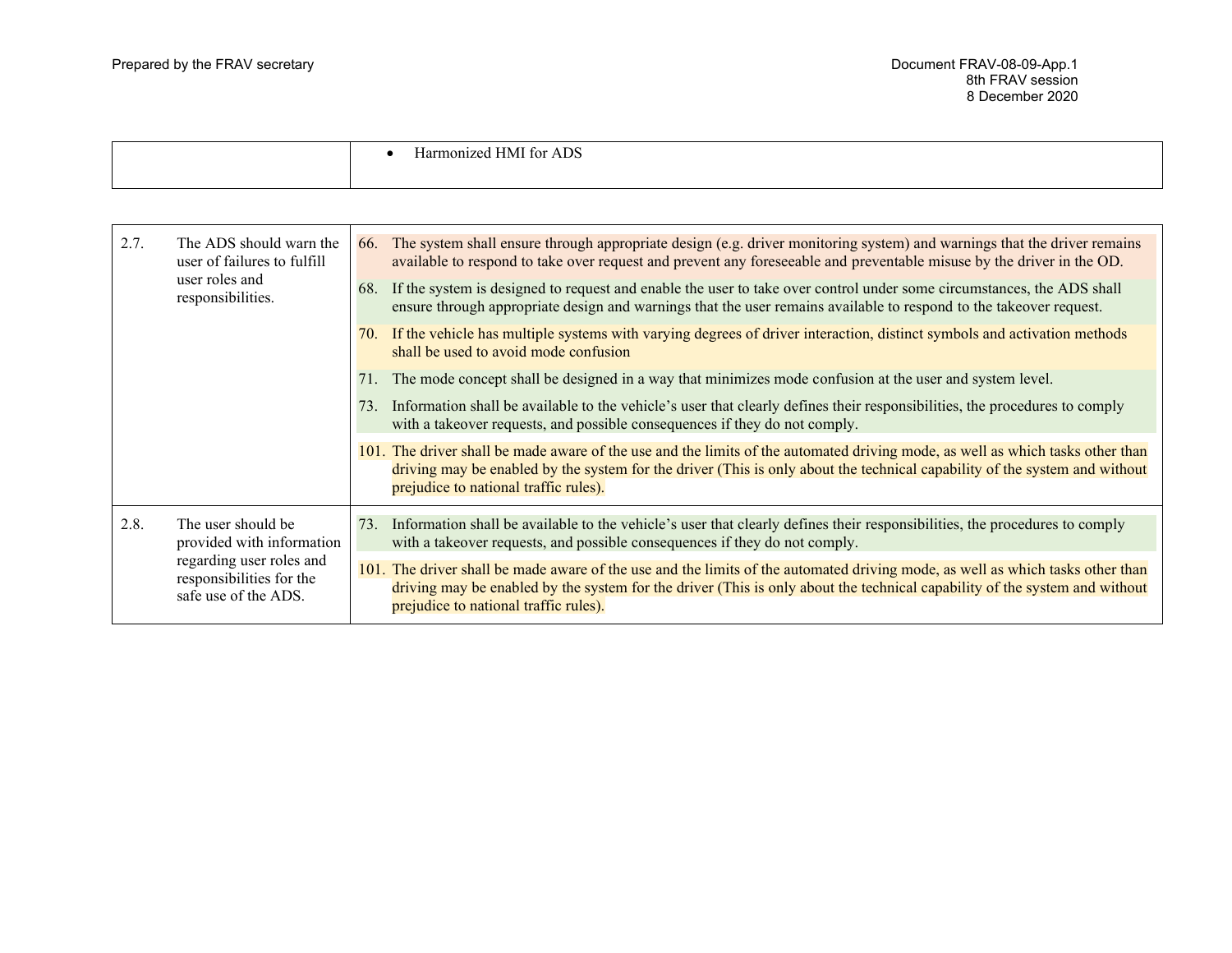| 3.<br>ADS should manage<br>safety-critical situations.                 |                                                                                                                                                                                                                                                                                                                                                                                                                                                                                                                                                                                                                                                                                                           |
|------------------------------------------------------------------------|-----------------------------------------------------------------------------------------------------------------------------------------------------------------------------------------------------------------------------------------------------------------------------------------------------------------------------------------------------------------------------------------------------------------------------------------------------------------------------------------------------------------------------------------------------------------------------------------------------------------------------------------------------------------------------------------------------------|
| 3.1. The ADS should recognize<br>and respond to road safety<br>agents. | When in the automated driving mode, the vehicle shall allow an appropriate interaction with other road users (e.g. obey to<br>49.<br>orders by authorities or communication with other road users when needed).<br>The system shall detect and respond appropriately to emergency service vehicles (e.g., yielding the right of way at<br>35.<br>intersections)<br>The system shall communicate with occupants, authorities, owners, operators or first responders after an abnormality/fault<br>94.<br>is detected, after a collision or after otherwise manoeuvred to a minimal risk condition.                                                                                                         |
| 3.2. The ADS should mitigate the<br>effects of road hazards.           | 17. The vehicle shall not disrupt the normal flow of traffic<br>The vehicle shall also be designed to minimize potential effects of errors from the vehicles' users, inside and outside of<br>72.<br>the vehicle, and of other road users.<br>The automated driving system shall execute an emergency response when conditions for the execution of a safe fallback<br>51.<br>response are not present.<br>133. The system shall be able to execute emergency manoeuvres in an attempt to avoid imminent hazards<br>FRAV-06-11:<br>The ADS shall react on other vehicles wrong behavior with the best collision avoidance/mitigation strategy possible using<br>$\bullet$<br>state of the art technology. |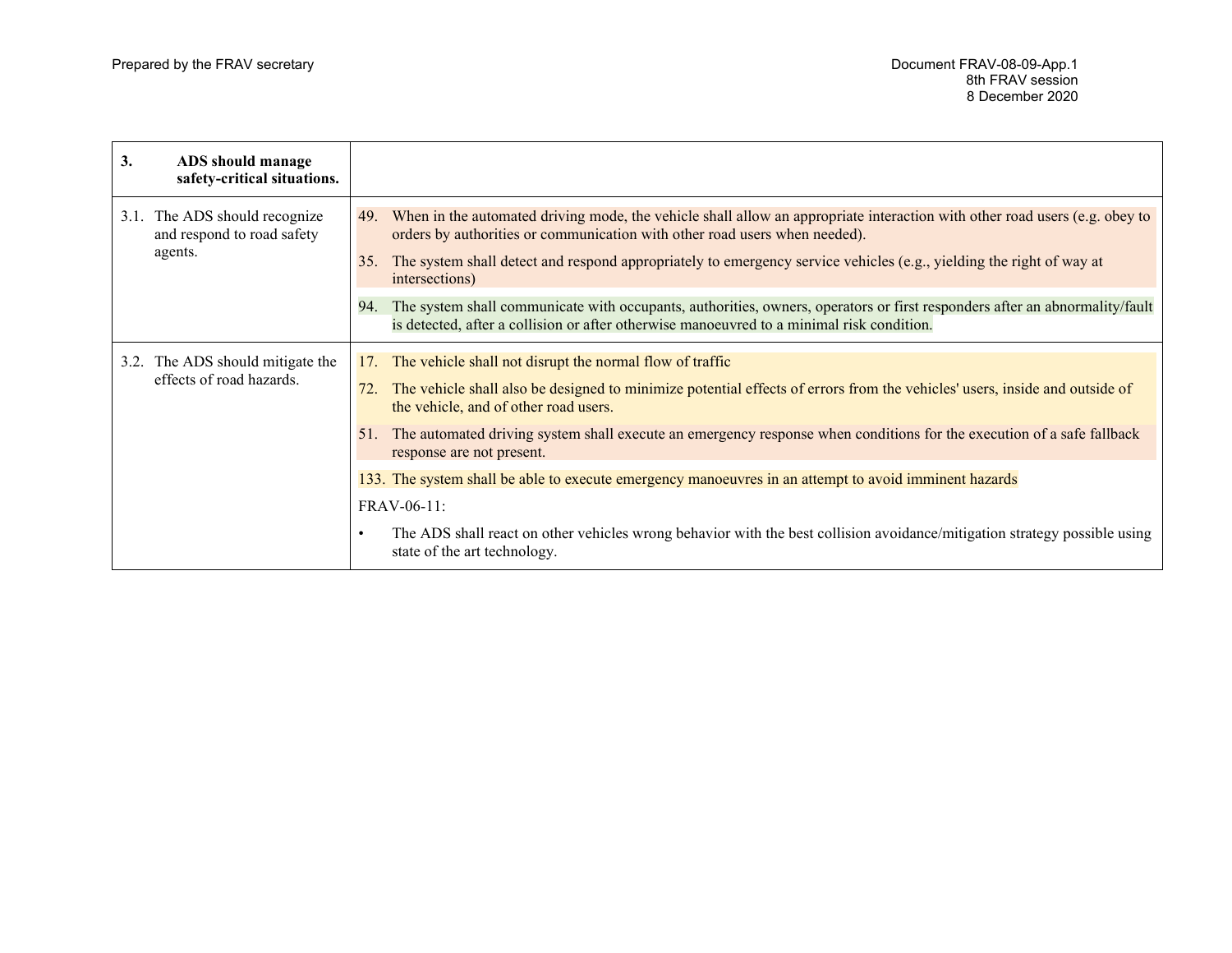| 50. The automated driving system shall execute a safe fallback response when the conditions defined for its operational<br>design domain are not present.                                                                                                                                                                          |
|------------------------------------------------------------------------------------------------------------------------------------------------------------------------------------------------------------------------------------------------------------------------------------------------------------------------------------|
| The automated driving system shall execute an emergency response when conditions for the execution of a safe fallback<br>51.<br>response are not present.                                                                                                                                                                          |
| 105. The ADS shall be equipped with appropriate technical measures that continuously monitor system performance, perform<br>fault detection and hazard analysis, signal any detected malfunctions that affect the system performance, and ultimately<br>take corrective actions or revert to a minimal risk condition when needed. |
| 113. The system shall take appropriate measures when a system abnormality/fault is detected in order to reduce risk (degraded<br>mode, limp mode, revert to minimal risk condition etc.)                                                                                                                                           |
| 123. When the system detects that it is difficult to continue in the automated driving mode, it shall be able to transfer to a<br>minimal risk condition (with or without take over request) through a minimal risk manoeuvre.                                                                                                     |
| 126. The system shall be able to, at minimum, bring the vehicle to a gradual stop if the driver has not taken over the driving<br>task after the provided take-over time.                                                                                                                                                          |
| 127. A minimum risk manoeuvre shall be performed in case of shock in the best possible way, according to vehicle operational<br>status and current situation.                                                                                                                                                                      |
| 129. The minimum risk manoeuvre shall lead to a vehicle stop.                                                                                                                                                                                                                                                                      |
| 128. During the whole MRM, the driver can take over in usual way.                                                                                                                                                                                                                                                                  |
| 130. The Minimum Risk Manoeuvre (MRM) shall comply with traffic rules. MRM settings for automated vehicles may<br>include measures to stay in or change the lane while warning to the surrounding and automatically stop the vehicle in a<br>safe manner on the side of the road.                                                  |
|                                                                                                                                                                                                                                                                                                                                    |
| 64. In the case of a level 4+ system, a take-over request shall not be issued to a driver who is unavailable.                                                                                                                                                                                                                      |
| 105. The ADS shall be equipped with appropriate technical measures that continuously monitor system performance, perform<br>fault detection and hazard analysis, signal any detected malfunctions that affect the system performance, and ultimately<br>take corrective actions or revert to a minimal risk condition when needed. |
| 124. The Minimal Risk Manoeuvre (MRM) shall be capable of achieving an MRC when a given trip cannot or should not be<br>completed for example in case of a failure in the ADS or other vehicle systems.                                                                                                                            |
|                                                                                                                                                                                                                                                                                                                                    |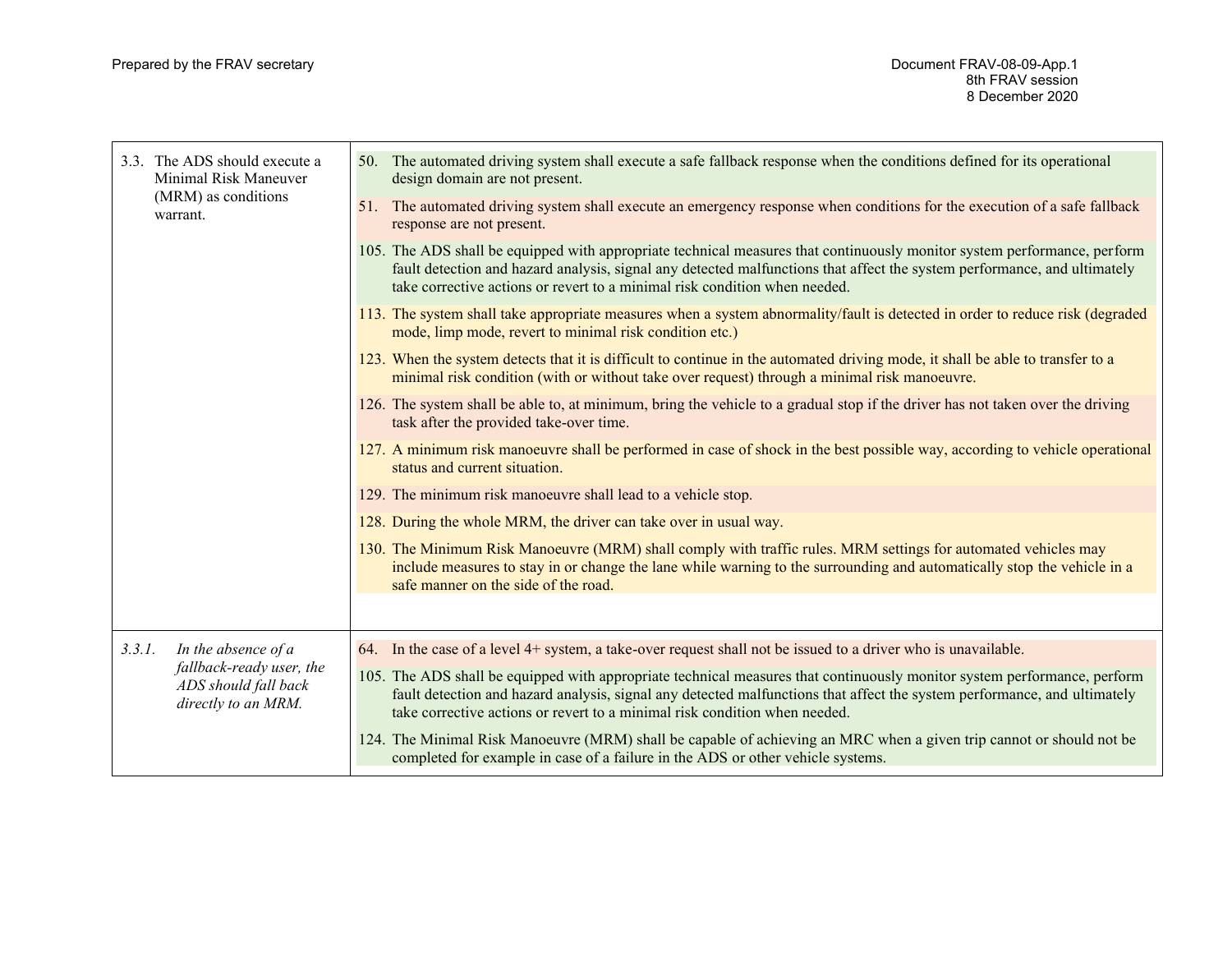| 3.4.2. | The ADS should execute<br>an MRM in the event of a<br>failure in the transition of<br>full control to the user.                                  | 125. Fallback strategies shall take into account that users may be inattentive, drowsy, or otherwise impaired, and shall<br>therefore be implemented in a manner that will facilitate safe operation and minimize erratic driving behaviour.                                                                                                                                                                                                                                                                                                                                                                                                                                                                                    |
|--------|--------------------------------------------------------------------------------------------------------------------------------------------------|---------------------------------------------------------------------------------------------------------------------------------------------------------------------------------------------------------------------------------------------------------------------------------------------------------------------------------------------------------------------------------------------------------------------------------------------------------------------------------------------------------------------------------------------------------------------------------------------------------------------------------------------------------------------------------------------------------------------------------|
| 3.4.3  | Pursuant to an MRM, the<br>ADS should place the<br>vehicle in a Minimal Risk<br>Condition prior to<br>deactivation.                              | 109. Fallback responses shall only be initiated when conditions permit their completion.<br>112. The system shall have appropriate redundancies that allow it to, at minimum, execute an emergency stop in the case of<br>any system failure or emergency<br>119. The ADS shall remain active as long as the vehicle's user has not taken over, or the ADS has reached a Minimal Risk<br>Condition (MRC).<br>131. The driver may be asked to take over at the end of the minimum risk manoeuvre (e.g. to park on the side of the road in<br>case of level 3 lane keeping system). If the driver does not respond to the takeover request, the vehicle shall be stopped in<br>parking mode and the AD mode shall be deactivated. |
|        | 3.5. The ADS should signal an<br>MRM.                                                                                                            | The system shall clearly communicate emergency conditions to the driver/occupants.<br>83.<br>The system shall clearly communicate ongoing minimal risk manoeuvres to the driver/occupants.<br>84.<br>Recognition of MRM in operation by the driver<br>90.<br>The system shall communicate with occupants, authorities, owners, operators or first responders after an abnormality/fault<br>94.<br>is detected, after a collision or after otherwise manoeuvred to a minimal risk condition.<br>The system shall communicate the initiation of a minimal risk maneuver<br>99.<br>135. The system shall inform the occupants and contact emergency service providers, owners and/or operators                                     |
|        | 3.6. ADS vehicles that may<br>operate without a user-in-<br>charge should provide means<br>for occupant communication<br>with a remote operator. | 103. For vehicles designed to operate only with no driver (e.g. driverless shuttles), a communication function shall be provided<br>to send an emergency notification to an operation control centre. A camera and voice communication device shall be<br>provided in the vehicle so that an operation control centre can monitor the situation inside the vehicle.<br>104. For ADS designed to operate with no driver present in the vehicle e.g. driverless shuttles, an audio and visual<br>communication channel shall be provided to exchange emergency notifications.                                                                                                                                                     |
|        | 3.7. The ADS should safely<br>manage short-duration<br>transitions between ODD.                                                                  | 110. Upon crossing the function ODD limits, the system shall take action to minimize risks (e.g., re-enter function ODD limits,<br>revert to minimal risk condition, transition to driver, emergency manoeuvre) and notify the occupants the ODD boundary<br>has been crossed                                                                                                                                                                                                                                                                                                                                                                                                                                                   |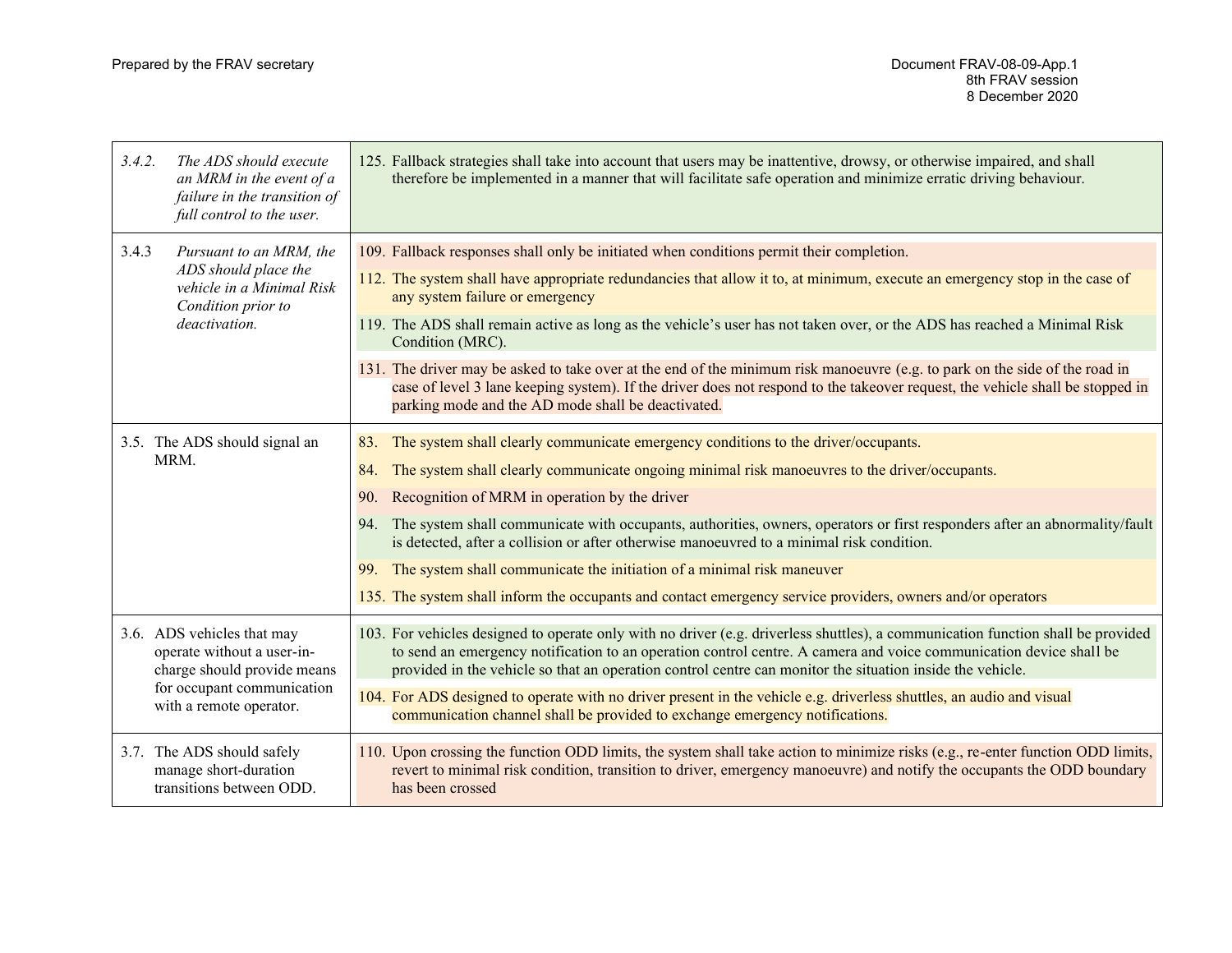|                                                                                                      | 111. The system shall not cross and re-enter function ODD limits cyclically and shall seek other actions to minimize risks if<br>this occurs                                                                                                                                                                           |
|------------------------------------------------------------------------------------------------------|------------------------------------------------------------------------------------------------------------------------------------------------------------------------------------------------------------------------------------------------------------------------------------------------------------------------|
| 3.8. Upon completion of an<br>MRM, the user may be<br>permitted to assume control<br>of the vehicle. | 131. The driver may be asked to take over at the end of the minimum risk manoeuvre (e.g. to park on the side of the road in<br>case of level 3 lane keeping system). If the driver does not respond to the takeover request, the vehicle shall be stopped in<br>parking mode and the AD mode shall be deactivated.     |
| 3.9. Pursuant to a collision, the<br>ADS should stop the vehicle                                     | 134. Following a collision, the vehicle shall be brought to a complete stop to the best capabilities of the system and shall be<br>brought to a minimal-risk state                                                                                                                                                     |
| and deactivate.                                                                                      | 136. Prior to re-activation, the system shall conduct self-diagnostics to ensure it is capable of operation                                                                                                                                                                                                            |
|                                                                                                      | 137. Upon direction by emergency personnel or authorised user, the system, if able, shall move off the roadway                                                                                                                                                                                                         |
|                                                                                                      | 138. After detection of a first significant shock while driving (e.g. frontal collision with airbags triggering or lateral collision<br>during an insertion), the vehicle shall inhibit AD mode reactivation until proper operation has been verified                                                                  |
|                                                                                                      | 139. After detection of a first significant shock while driving (e.g. frontal collision with airbags triggering or lateral collision<br>during an insertion), the vehicle shall immediately attempt to achieve a safe state in the best possible way, according to<br>vehicle operational status and current situation |
|                                                                                                      | 140. Post-crash, the ADS may also request the user to take over vehicle control if vehicle and current situation are sufficiently<br>controllable.                                                                                                                                                                     |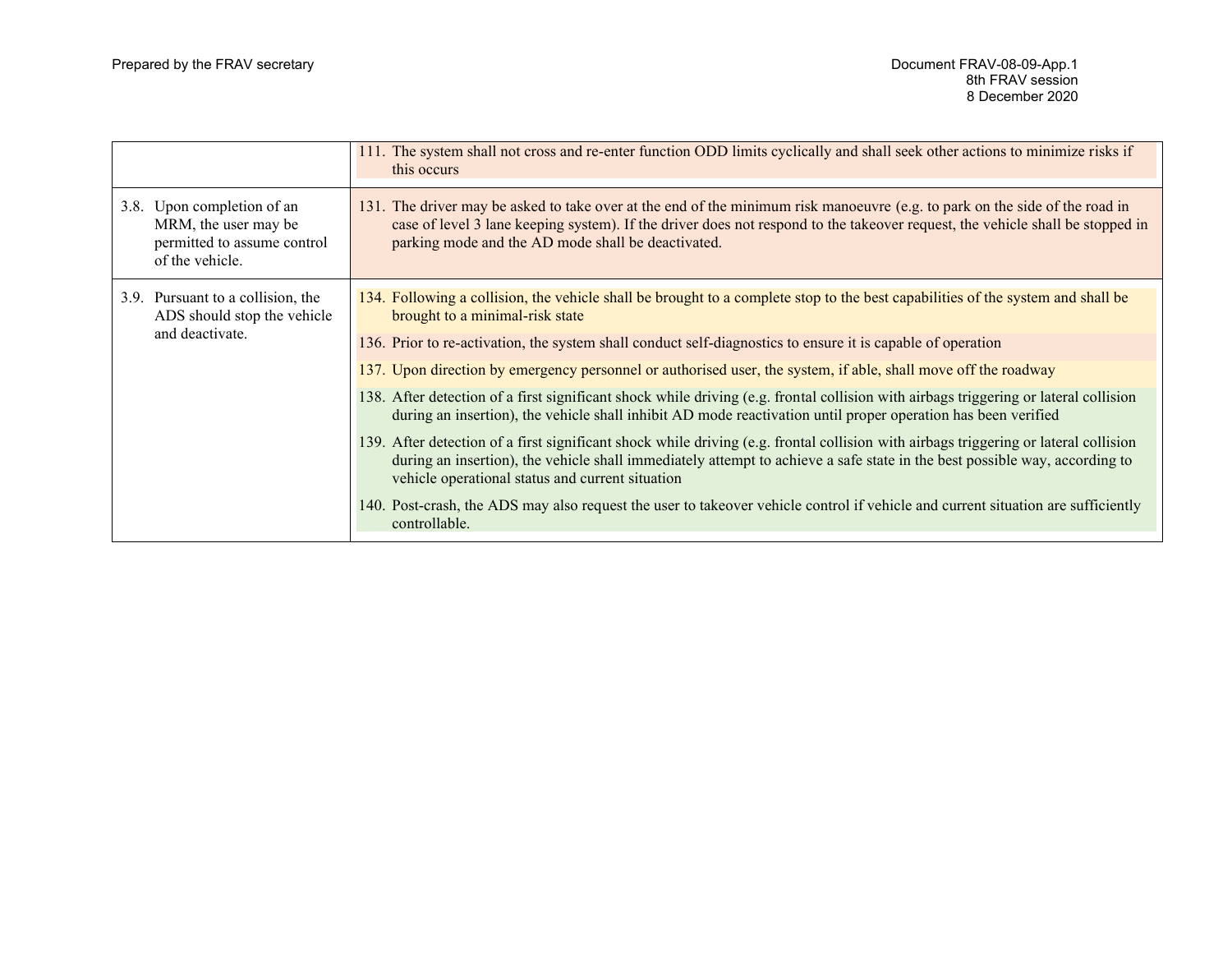| 4.<br>failure modes.                                 | ADS should safely manage                                                                |                                                                                                                                                                                                                                                                                                                                                                                                                                                                                                                                                                                                                                                                                                                                                                                                                                                                                                                                                                                                                                                                                          |
|------------------------------------------------------|-----------------------------------------------------------------------------------------|------------------------------------------------------------------------------------------------------------------------------------------------------------------------------------------------------------------------------------------------------------------------------------------------------------------------------------------------------------------------------------------------------------------------------------------------------------------------------------------------------------------------------------------------------------------------------------------------------------------------------------------------------------------------------------------------------------------------------------------------------------------------------------------------------------------------------------------------------------------------------------------------------------------------------------------------------------------------------------------------------------------------------------------------------------------------------------------|
| 4.1. The ADS should detect<br>abnormalities.         | system malfunctions and                                                                 | The system shall be equipped with a monitoring system that can detect: faults, malfunctions or other abnormalities of<br>86.<br>system components and monitor system performance.<br>105. The ADS shall be equipped with appropriate technical measures that continuously monitor system performance, perform<br>fault detection and hazard analysis, signal any detected malfunctions that affect the system performance, and ultimately<br>take corrective actions or revert to a minimal risk condition when needed.<br>113. The system shall take appropriate measures when a system abnormality/fault is detected in order to reduce risk (degraded<br>mode, limp mode, revert to minimal risk condition etc.)                                                                                                                                                                                                                                                                                                                                                                      |
| 4.2. The ADS should execute a<br>portion of the DDT. | safe fallback response upon<br>detection of a failure that<br>prevents performance of a | J3016 (an ADS is no longer an ADS if it cannot perform the entire DDT).<br>106. The ADS should be designed, to the extent practicable, to function predictably, controllably, and safely in the presence of<br>faults and failures affecting the system performance.<br>107. In case of failure impacting the safety of the ADS, an appropriate control strategy shall be in place as long as the failure<br>exists.<br>112. The system shall have appropriate redundancies that allow it to, at minimum, execute an emergency stop in the case of<br>any system failure or emergency<br>113. The system shall take appropriate measures when a system abnormality/fault is detected in order to reduce risk (degraded<br>mode, limp mode, revert to minimal risk condition etc.)<br>117. The system may request the driver to take over with a sufficient lead time in particular when the system determines that it<br>is difficult to continue automated driving mode, such as when the situation becomes outside the OD, or when a problem<br>has occurred to the automated vehicle. |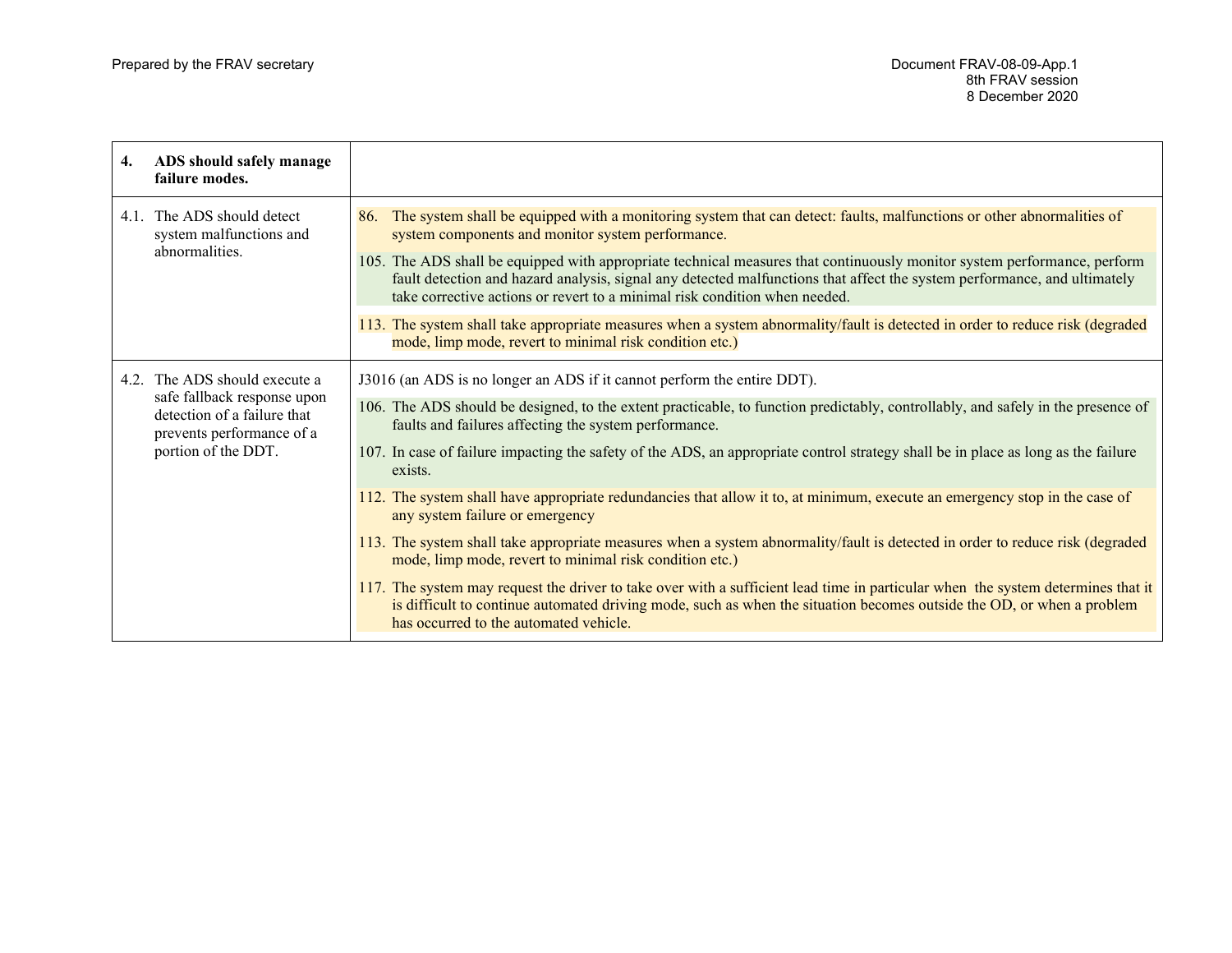| Provided a failure does not<br>4.3.<br>compromise ADS<br>performance of the entire<br>DDT, the ADS should<br>respond safely to the | 106. The ADS should be designed, to the extent practicable, to function predictably, controllably, and safely in the presence of<br>faults and failures affecting the system performance.<br>107. In case of failure impacting the safety of the ADS, an appropriate control strategy shall be in place as long as the failure<br>exists.                                                                                                                                                                                               |
|------------------------------------------------------------------------------------------------------------------------------------|-----------------------------------------------------------------------------------------------------------------------------------------------------------------------------------------------------------------------------------------------------------------------------------------------------------------------------------------------------------------------------------------------------------------------------------------------------------------------------------------------------------------------------------------|
| presence of a fault in the<br>system.                                                                                              | 113. The system shall take appropriate measures when a system abnormality/fault is detected in order to reduce risk (degraded<br>mode, limp mode, revert to minimal risk condition etc.)                                                                                                                                                                                                                                                                                                                                                |
| 4.4. The ADS should signal faults<br>and resulting operational<br>status.                                                          | The ADS shall clearly inform user about the operational status (operational, failure, etc.) in an unambiguous manner.<br>78.<br>Communication of malfunctions to the driver<br>80.<br>The system shall clearly communicate degraded operation, malfunctions, failures to the driver/occupants.<br>81.<br>The system shall communicate with occupants, authorities, owners, operators or first responders after an abnormality/fault<br>94.<br>is detected, after a collision or after otherwise manoeuvred to a minimal risk condition. |